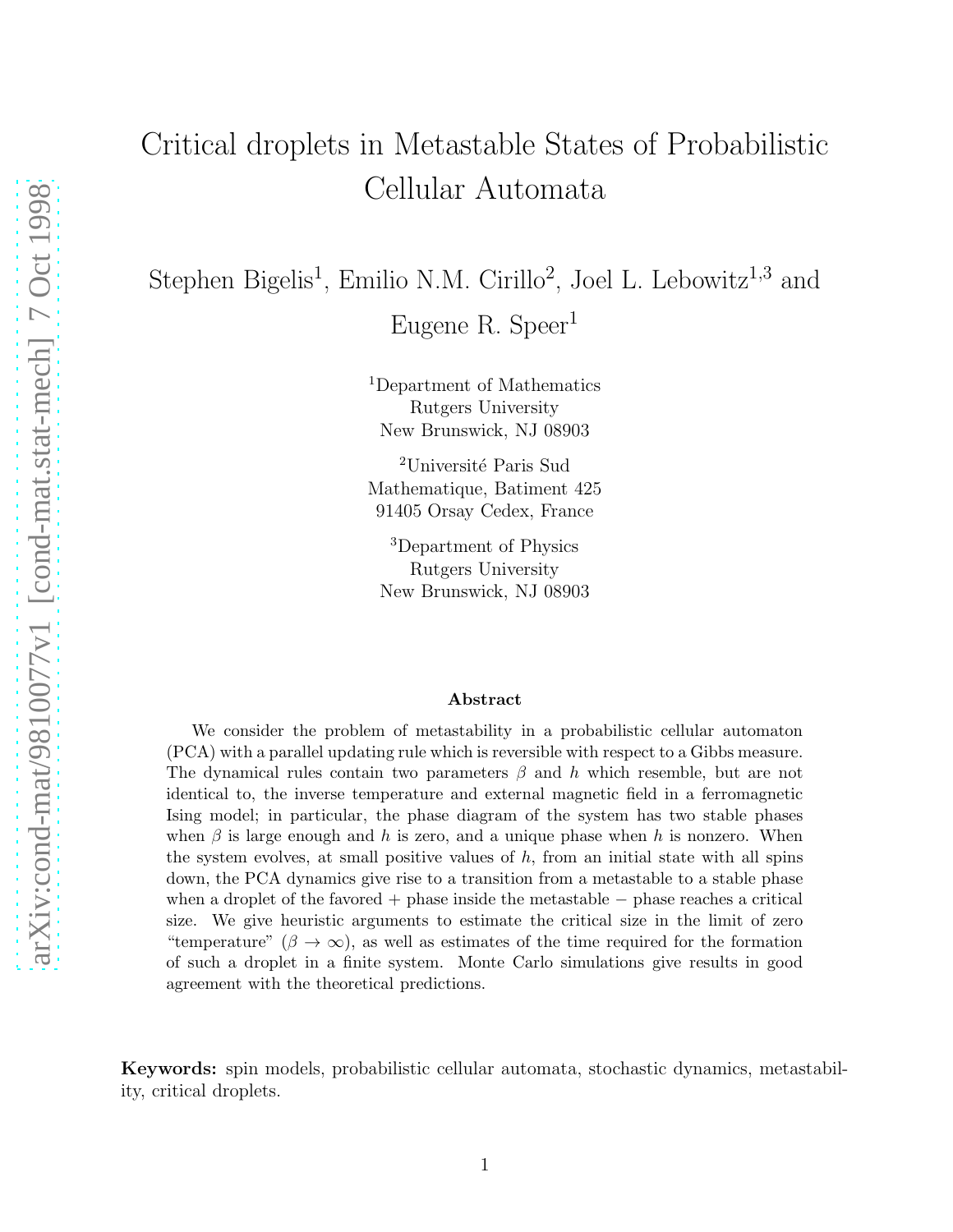#### 1 Introduction

Metastable states are ubiquitous in systems undergoing first order phase transitions. During their lifetime (which can be very long indeed) these states are practically indistinguishable from equilibrium states. Nevertheless, they cannot be described in the framework of the equilibrium Gibbsian formalism [\[1](#page-12-0), [2, 3](#page-12-0)]. Their analysis in terms of dynamical models has led to a deeper understanding of metastability by providing detailed descriptions of the "escape routes" from metastable to stable states in certain idealized limiting situations.

Following earlier work on systems with long range interactions [\[4](#page-12-0), [1](#page-12-0), [5\]](#page-12-0), the pathwise approach to metastability was introduced in[[6\]](#page-12-0). It was then used in[[7\]](#page-12-0) and[[8\]](#page-12-0) to study rigorously the escape from metastability in the Ising model with nearest neighbor interactions and a small external magnetic field, evolving via Metropolis Glauber dynamics in a finite periodic domain, in the limit of temperature going to zero. The effect of the boundary conditions on the exit path from the metastable phase was analyzed in[[9](#page-12-0)]. Metastability for spin systems with different interactions was investigated in[[10\]](#page-12-0) and in [[11\]](#page-12-0) the problem was considered in a more general context.

The case of finite temperature, infinite volume and external magnetic field going to zero wasstudied in [[12](#page-13-0)]; this situation, very interesting from the physical point of view, is mathematically much more complicated than the zero temperature limit. The finite temperature case also has been studied by means of Monte Carlo simulations (see e.g.[[13](#page-13-0)]) and by transfer-matrix methods[[14](#page-13-0)]; a clear discussion of these results can be found in[[15\]](#page-13-0).

In all the above works (except for that of Penrose-Lebowitz[[1\]](#page-12-0) dealing with deterministic continuum systems) the spin systems evolve according to a stochastic continuous time or serial dynamics, for which at most one spin of the system is updated at any time. In this paper we investigate metastable behavior in systems with parallel evolution, i.e., in which all the spins of the system are updated simultaneously, at integer times  $t = 1, 2, 3, \ldots$ . In particular, we are interested in finding how the escape time and escape path from the metastable phase are influenced by the parallel dynamics. A natural setting for this question is that of probabilistic cellular automata (PCA), specifically those whose stationary measures are Gibbs states of Ising models with short range interactions.

PCA were first studied in the Soviet literature of the early seventies [\[16\]](#page-13-0) and since then have been applied in many different contexts; in particular, their connections with statistical mechanics were investigated in[[17](#page-13-0), [18](#page-13-0)]. In this paper we will consider a PCA for which the dynamics depends on two parameters,  $\beta$  and h, and which has the property that its stationary states are Gibbs measures for a certain Hamiltonian  $H(\beta, h)$ . Here  $\beta$  plays the role of an inverse temperature and  $h$  that of an external magnetic field, but the coupling constants in H depend on  $\beta$  in a complicated way; in particular,  $H(\beta, h) \neq \beta H(h)$ . As in the standard Ising model we have that when  $\beta$  is large enough and h is zero there exist two different stationary Gibbs measures for the PCA, characterized by nonzero average magnetizations  $\pm m^*$ , while for  $h \neq 0$  there is a unique stable phase. We then pose the usual question of metastability: if at large  $\beta$  the system is prepared in the minus (plus) phase and the magnetic field is chosen positive (negative) and small, how does the system reach the stable phase? For definiteness we will always consider the escape from an initial all minus phase.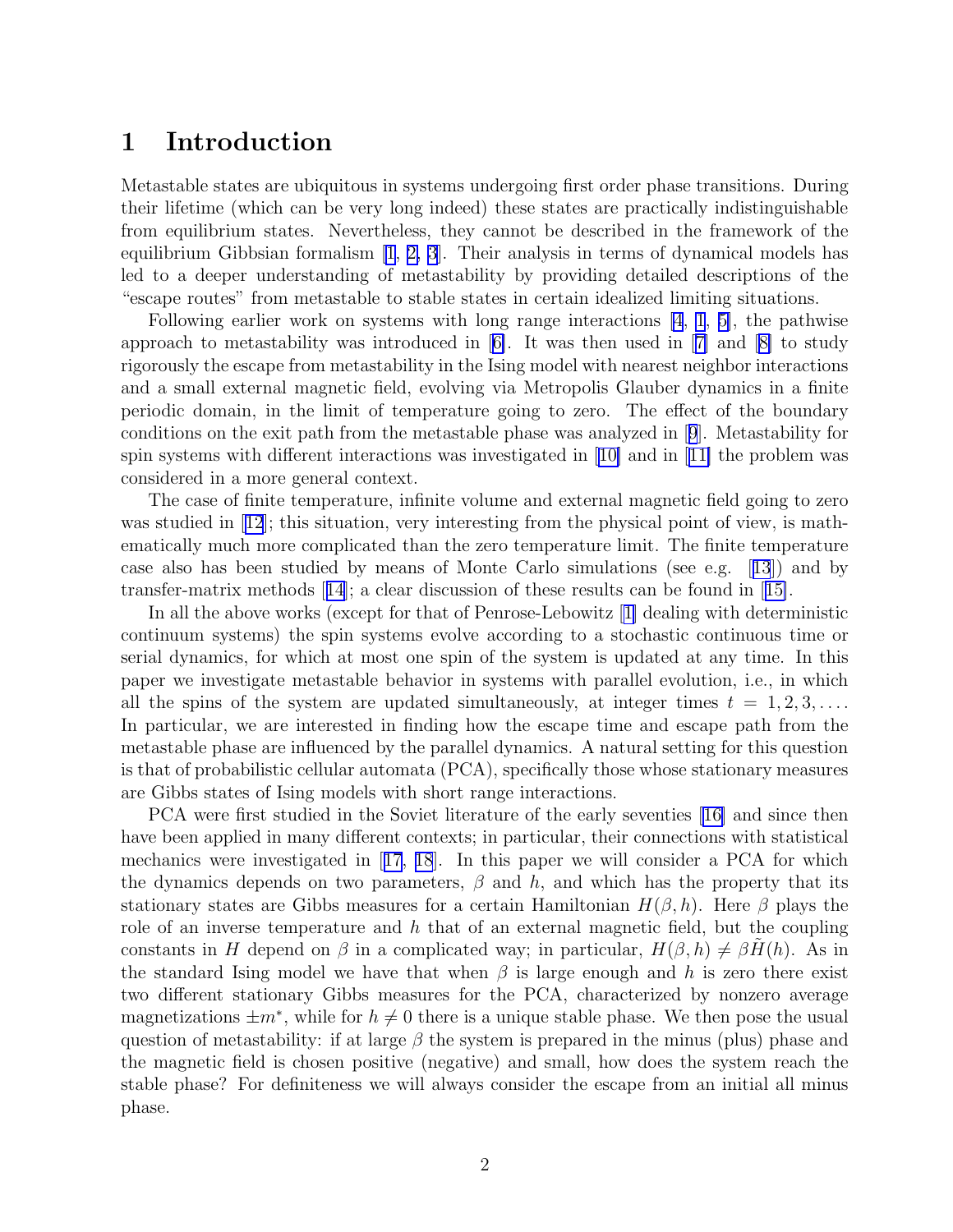<span id="page-2-0"></span>In spin models with continuous time dynamics an important role in this transition is played by the stable configurations [\[7, 8, 9, 10](#page-12-0)], which are fixed points of the evolution in the limit of zero temperature. For example, a rectangle of pluses of width greater than one inside a sea of minuses is a stable configuration for the nearest neighbor Ising model with a small positive external field. The tendency of such a rectangle to grow or to shrink by the repeated addition or loss of single sites, as a function of its size, yields the behavior of the exit from the metastable state. In the PCA discussed below all configurations are accessible at a single updating. Nevertheless, we will argue that, for large  $\beta$ , the only configurations relevant for the description of the exit from the metastable phase are those in which the plus phase is inside well separated rectangles in the minus sea. We then discuss quantitatively the growth and shrinkage of such droplets and compare our theoretical prediction with results of Monte Carlo simulations.

In Section 2 we define our model and show that it undergoes a phase transition at low temperature, and in Section [3](#page-4-0) describe the specific model on which we will focus in the balance of the paper. We discuss our heuristics on the critical behavior of droplets in Section [4,](#page-5-0) and compare theoretical and Monte Carlo results in Section [5.](#page-8-0) Section [6](#page-10-0) is devoted to some brief conclusions.

#### 2 Description of the General PCA Model

Let  $\Lambda$  be a d-dimensional torus containing  $L^d$  lattice sites, i.e.,  $\Lambda \subset \mathbb{Z}^d$  is a cube containing  $L^d$  points and having periodic boundary conditions. At each site  $x \in \Lambda$  there is spin variable  $\sigma(x) = \pm 1$ ; the space  $\{1, -1\}^{\Lambda}$  of configurations is denoted by  $\Omega$ .

To define the dynamics of the model we introduce the discrete time variable  $n = 0, 1, ...$ and denote by  $\sigma_n$  the system configuration at time n. All the spins are updated simultaneously and independently at every unit time; the conditional probability that the spin at site x takes value  $\tau$  at time n, given the configuration at time  $n-1$ , is

$$
\text{Prob}(\sigma_n(x) = \tau | \sigma_{n-1}) \equiv p_x(\tau | \sigma_{n-1}) = \frac{1}{2} \Big[ 1 + \tau \tanh \beta \Big( \sum_{y \in \Lambda} K(x - y) \sigma_{n-1}(y) + h \Big) \Big]. \tag{1}
$$

Thus the time evolution is a Markov chain on  $\Omega$  with nonzero transition probabilities  $P_{\Lambda}(\eta|\sigma)$ given by

$$
P_{\Lambda}(\eta|\sigma) = \prod_{x \in \Lambda} p_x(\eta(x)|\sigma) , \quad \forall \sigma, \eta \in \Omega.
$$
 (2)

The coupling is of finite range  $(K(z) = 0$  if  $|z| > z_0$ , with  $z_0 < L$  and typically  $z_0 \ll L$ ) and the coupling constants  $K(z)$  will be held fixed throughout our discussion. The parameters  $\beta$  and h play the role of inverse temperature and external magnetic field respectively, as discussed above. Note that for large  $|h|$ ,  $\sigma_n(x) = \text{sgn}(h)$  with high probability, while for large positive  $\beta$ ,  $\sigma_n(x) = \text{sgn}[\sum_y K(x-y)\sigma_{n-1}(y) + h]$  with high probability.

We say that a probability measure  $\rho(\sigma)$  on the configuration space  $\Omega$  is *stationary* for the PCA if and only if it remains invariant under the dynamics, i.e., iff  $\sum_{\sigma} P_{\Lambda}(\eta|\sigma)\rho(\sigma) = \rho(\eta)$ .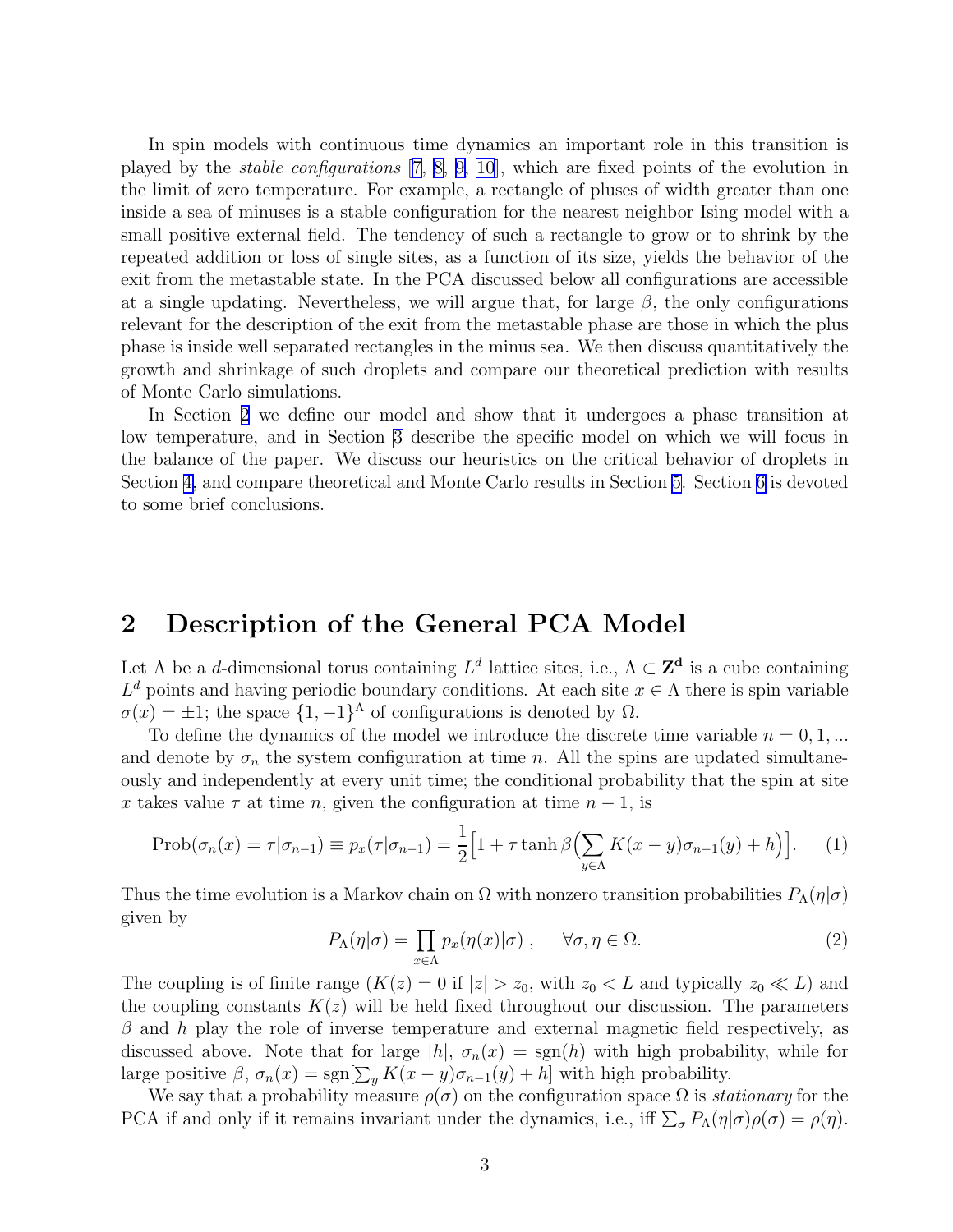<span id="page-3-0"></span>By the general theory of Markov processes there exists, for any  $β$ , h, and Λ, a unique stationary measure  $\nu_{\Lambda}^{\beta,h}$  for the PCA. We say that the PCA is *reversible* with respect to a measure  $\rho$  iff

$$
P_{\Lambda}(\eta|\sigma)\rho(\sigma) = P_{\Lambda}(\sigma|\eta)\rho(\eta) , \qquad \forall \sigma, \eta \in \Omega.
$$
 (3)

Summing (3) over  $\sigma$  shows that any  $\rho$  satisfying (3) is stationary for the PCA; the converse need of course not be true. It is however straightforward to check that if  $K(z) = K(-z)$ then the process([2\)](#page-2-0) is reversible with respect to the measure

$$
\nu_{\Lambda}^{\beta,h}(\sigma) = Z^{-1} \prod_{x \in \Lambda} e^{\beta h \sigma(x)} \cosh[\beta(\sum_{y} K(x-y)\sigma(y) + h)], \qquad (4)
$$

where Z is a normalization constant. To see this one simply notes that  $p_x(\eta(x)|\sigma)$  can be written as

$$
p_x(\eta(x)|\sigma) = \frac{1}{2} \frac{\exp[\beta h\eta(x) + \beta \sum_y K(x - y)\eta(x)\sigma(y)]}{\cosh \beta[\sum_y K(x - y)\sigma(y) + h]}.
$$
 (5)

The measure (4) must of course be the unique stationary measure referred to above. From (4) it is clear that  $\nu_{\Lambda}^{\beta,h}(\sigma)$  is a Gibbs measure for a Hamiltonian  $H(\beta,h)$  with (generally many spin) interactions of finite range, which by our assumptions are independent of  $\Lambda$ :

$$
H(\beta, h)(\sigma) = -\beta h \sum_{x} \sigma(x) - \sum_{x} \log \left[ \cosh \beta \left( \sum_{y} K(x - y) \sigma(y) + h \right) \right] \,. \tag{6}
$$

Hence taking the limit  $\Lambda \nearrow \mathbb{Z}^d$  yields a Gibbs measure  $\nu^{\beta,h}$  for H which is stationary for the PCA on  $\mathbb{Z}^d$ , defined by the natural extension of the Markov process [\(2](#page-2-0)) to  $\mathbb{Z}^d$ .

The stationary measures for the infinite volume PCA need of course no longer be unique. It is known in general, however, that if one stationary translation invariant (or periodic) measure is Gibbsian then all such measures are Gibbsian for the same Hamiltonian [\[19\]](#page-13-0). Hence to find all translation invariant stationary states of our PCA we need only investigate translation invariant Gibbs states for  $H(\beta, h)$ . Such an investigation begins with the ground states of the Hamiltonian. For the model considered here it is easy to see from (6) that if  $K(z) \geq 0$  for all z, and if the set of  $K(z)$  which are nonzero is not chosen in a very special way, then for  $h = 0$  there are exactly two ground states of  $H(\beta, h)$ ,  $+1$ , in which  $\sigma(x) = 1$ for all x, and  $-\underline{1}$ , in which  $\sigma(x) = -1$  for all x, while for  $h \neq 0$  there is only one ground state. It then follows from the Pirogov-Sinai theory [\[20\]](#page-13-0) that for  $d \geq 2$  and  $\beta$  sufficiently large there will be in general two extremal translation invariant Gibbs measures for  $h = 0$ and a unique such measure for  $h \neq 0$ . By the argument above, the same conclusion holds for stationary states of the infinite volume PCA. We are thus exactly in the same set up as in the familiar ferromagnetic Ising model. We remark that although we are not dealing here with pair interactions, or even exclusively ferromagnetic interactions, it is easy to see that the measures (4) satisfy the both the FKG [\[21\]](#page-13-0) and GKS[[22\]](#page-14-0) inequalities.

We may now pose the paradigm question of metastability: if we prepare the system in the starting configuration  $-\underline{1}$  and take h to be small and positive, how quickly and in what manner does the PCA reach its stationary measure? We want to answer this question in the limit of  $\beta \to \infty$ , with  $\Lambda$  and h fixed, in which the stationary state is  $+1$ , and hence may formulate the first part of the problem as that of estimating the first hitting time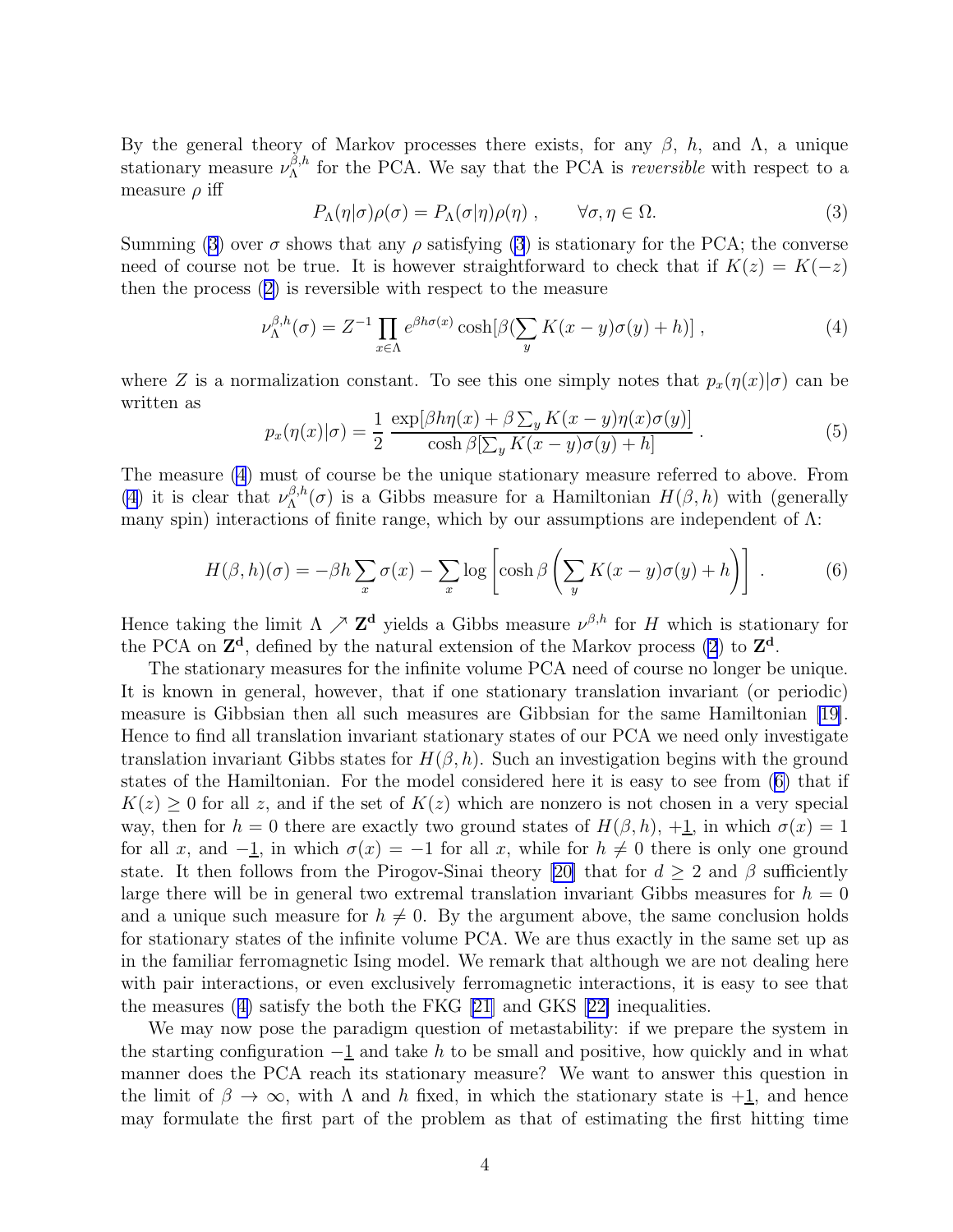<span id="page-4-0"></span> $\tau_{+1} = \inf\{n \geq 0: \sigma_n = +1\},\$ in the limit  $\beta \to \infty$ , when the system is prepared in  $\sigma_0 = -1$ . To answer the second part of the question, we need to describe the path that the system follows to reach  $+1$ ; typically, such a path will involve the necessity of passing through one of a small number of critical configurations.

As in the case of continuous (or serial) dynamics, the first problem is to understand the behavior of the "stable" configurations, that is to estimate the probability that a stable configuration grows or shrinks. Rather than discussing this problem in general we shall now focus on a specific model.

#### 3 A Special Model

For the rest of this paper we will focus on one special model from among those specified by [\(1](#page-2-0)): the two-dimensional model  $(d = 2)$  with  $K(z) = 1$  for  $z \in A_0$  and  $K(z) = 0$  otherwise, where  $A_0 = \{0, \pm e_1, \pm e_2\}$  is the set consisting of the origin and its four nearest neighbors. Thus the probability distribution of the spin  $\sigma_n(x)$  is determined by the spins at time  $n-1$ atthe five sites in a cross centered at x. According to ([4](#page-3-0)), the stationary measure  $\nu_{\Lambda}^{\beta,h}$  of this system will then be

$$
\nu_{\Lambda}^{\beta,h}(\sigma) = Z^{-1}(\beta;\Lambda) \exp[-\sum_{x \in \Lambda} U_x(\sigma;\beta,h) + \beta h \sum_{x \in \Lambda} \sigma_x], \qquad (7)
$$

where  $U_x(\sigma;\beta,h) = U_0(\tau_{-x}\sigma;\beta,h)$  with  $\tau_x$  the shift operator (with periodic boundary conditions on  $\Lambda$ ) and

$$
U_0(\sigma;\beta,h) = -\sum_{A \subset A_0} J_{|A|}(\beta,h)\sigma(A) = -\log \cosh(\beta \sum_{y \in A_0} \sigma(y) + \beta h),\tag{8}
$$

with  $\sigma(A) = \Pi_{y \in A} \sigma(y)$  for any  $A \subset \Lambda$ . The six coefficients  $J_{|A|}(\beta, h)$  are determined by the six values which the  $\sum_{y \in A_0} \sigma(y)$  can take. For  $h = 0$  only even values of |A| occur, and we find

$$
U_0(\sigma;\beta,0) = -J_0(\beta,0) - J_2(\beta,0) \sum_{\{x,y\} \subset A_0} \sigma_x \sigma_y - J_4(\beta,0) \sum_{\{x,y,z,w\} \subset A_0} \sigma(x) \sigma(y) \sigma(z) \sigma(w) , \tag{9}
$$

with

$$
J_0(\beta, 0) = \frac{1}{16} \log[(\cosh 5\beta)(\cosh 3\beta)^5(\cosh \beta)^{10}] \ge 0 , \qquad (10)
$$

$$
J_2(\beta, 0) = \frac{1}{16} \log[(\cosh 5\beta)(\cosh 3\beta) / (\cosh \beta)^2] \ge 0 , \qquad (11)
$$

$$
J_4(\beta, 0) = \frac{1}{16} \log[(\cosh 5\beta)(\cosh \beta)^2/(\cosh 3\beta)^3] \le 0.
$$
 (12)

The pair interactions are thus ferromagnetic while the four-spin interactions are not, so the usual conditions for GKS inequalities are not satisfied.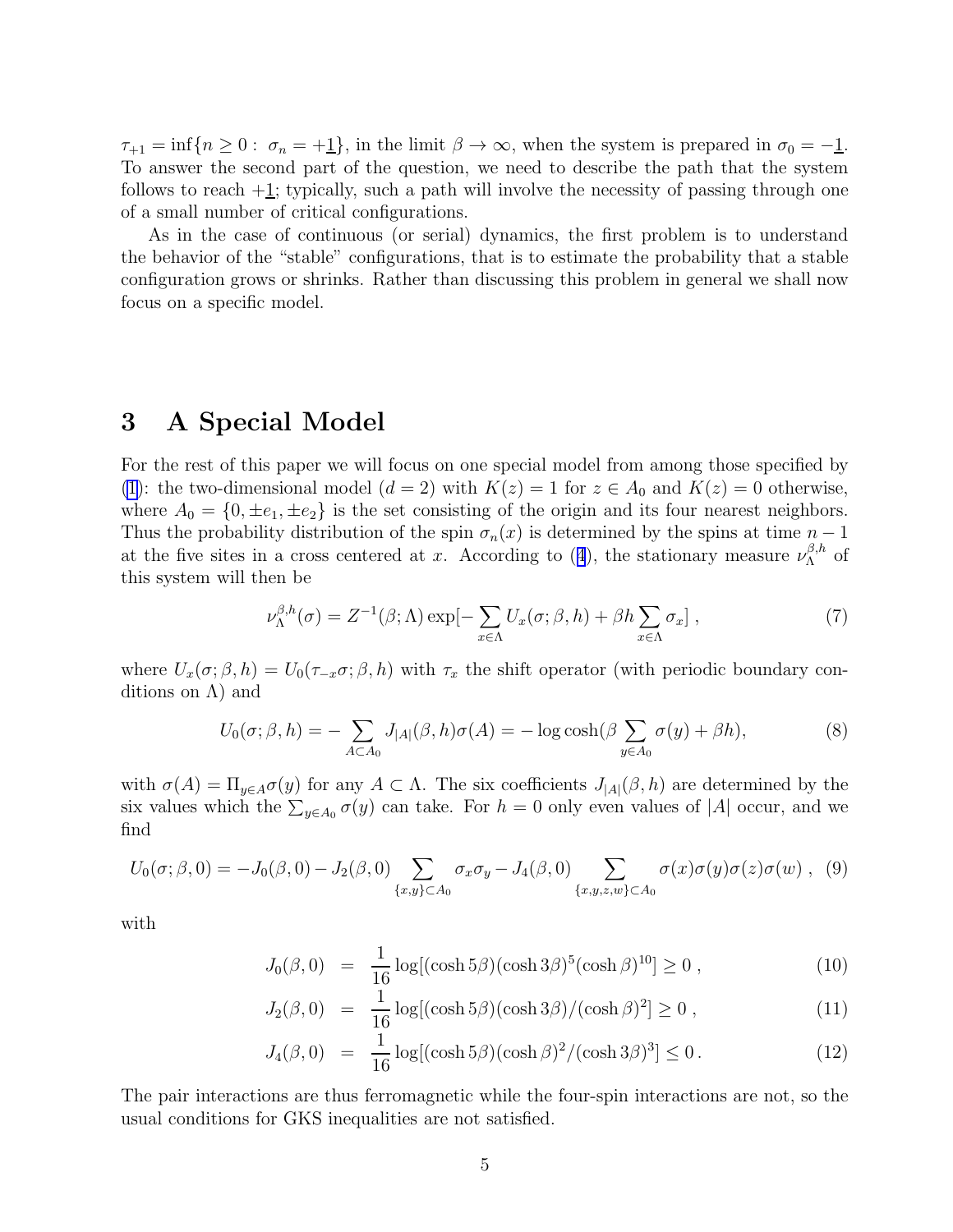#### <span id="page-5-0"></span>4 The Time Evolution

We shall first give a heuristic argument showing that the important configurations for exiting from the metastable state in the PCA are, as for the usual Glauber dynamics, isolated rectangles of pluses of minimum width two. We shall then describe, again on a heuristic level, the growth and shrinkage of one such rectangle. We find a critical value  $l^*(h)$ , for  $h < 1$ , for the length l of the smaller side of the rectangle such that, in the limit  $\beta \to \infty$ , all rectangles with  $l < l^*(h)$  will shrink to zero (except for some special values of h, for which the condition is  $l < l^*(h) - 1$  while those with  $l \geq l^*(h)$  will grow, resulting in an escape from the metastable state.

Let us begin by comparing Glauber dynamics—realized via the Metropolis algorithm, as is usual in questions of metastability—with the PCA dynamics considered above, focussing on differences which are relevant when h is small and  $\beta$  is very large. The former, for a spin system with Hamiltonian  $H = H(h)$  and inverse temperature  $\beta$ , proceeds by spin flips at single sites, with the rate  $c(x; \sigma)$  at site x in configuration  $\sigma$  given by

$$
c(x; \sigma) = \begin{cases} 1, & \text{if } \tilde{H}(\sigma^x) \leq \tilde{H}(\sigma), \\ \exp \beta[-\tilde{H}(\sigma^x) + \tilde{H}(\sigma)], & \text{if } \tilde{H}(\sigma^x) > \tilde{H}(\sigma), \end{cases}
$$
(13)

where  $\sigma^x$  is the configuration obtained from  $\sigma$  by flipping the spin at site x:

$$
\sigma^x(y) = \begin{cases}\n-\sigma(y), & \text{for } y = x, \\
\sigma(y), & \text{for } y \neq x.\n\end{cases}
$$
\n(14)

Since  $c(x;\sigma)$  depends only on  $\beta[\tilde{H}(\sigma^x) - \tilde{H}(\sigma)]$  and is independent of  $\beta$  if  $\tilde{H}(\sigma^x) \leq \tilde{H}(\sigma)$ , the dynamical landscape is determined entirely by the function  $(\beta H)(\sigma)$ , and the stable configurations, i.e., those invariant under the dynamics in the limit  $\beta \to \infty$ , are the local minima of  $H$ .

In contrast, the PCA dynamics permits transitions from one configuration to any other in a single updating; we will see, however, that this distinction will play only a minor role in the analysis of metastability. Recall that the probability of a transition from  $\sigma$  to another configuration  $\eta$  in one time step is given by the product of the probabilities of spin flips at sites where  $\sigma$  and  $\eta$  differ with the probabilities of non-flips at sites where they agree. Probabilities of all possible single site flips are shown in Figure [1;](#page-16-0) it is clear that, at large  $β$ , certain flips are almost sure to take place, while all others have exponentially small probability. Thus from an arbitrary initial condition we expect a very rapid evolution to a stable configuration, with further change taking place on an exponentially slow time scale, and involving primarily flips of single spins—in fact, on six different exponential time scales, well separated for  $h < 1$  and very large  $\beta$ , corresponding to the six slow spin flip processes of Figure [1.](#page-16-0) The parallelism of the dynamics is of relevance during the first, rapid, phase, but the analysis of metastability involves the slow, essentially serial, second phase—although in certain cases we must consider the effect of a small number of unlikely single-site events occurring simultaneously.

A second difference is that, although in the PCA dynamics transitions which lower the energy are generally favored over those which do not, the probability of a transition from  $\sigma$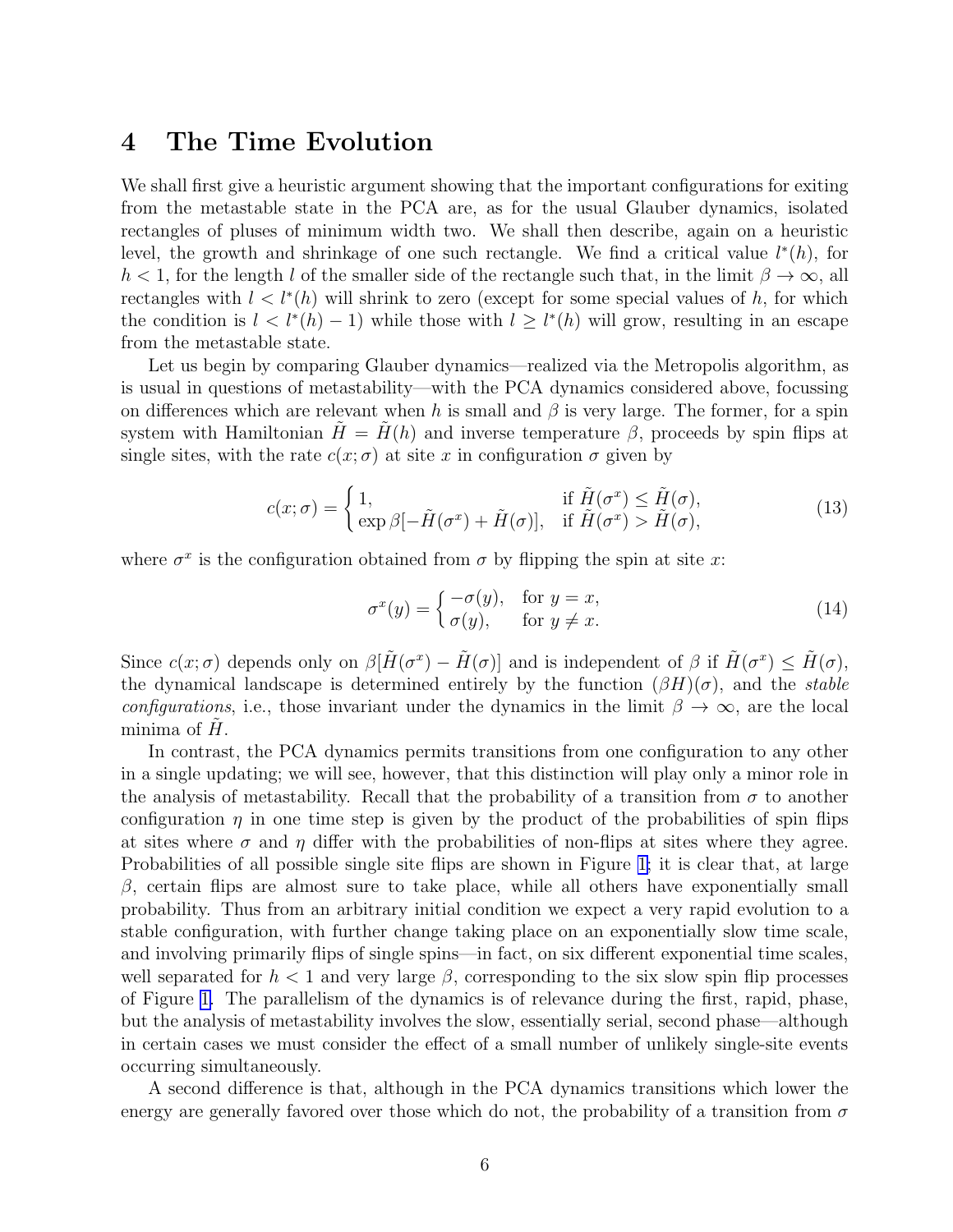to  $\eta$  is not specified entirely by the energy difference  $H(\eta; \beta, h) - H(\sigma; \beta, h)$ . In particular, for the specific model introduced in Section [3](#page-4-0), the single-step probability of flipping a spin which agrees with two of its nearest neighbors is exponentially small, even when such a flip is (energetically) favored by the magnetic field, and hence there are pairs of configurations  $\sigma$ and  $\eta$  which differ at a single site but are such that the probability of jumping between them (in either direction) goes to zero as  $\beta \to \infty$ . This is illustrated in Figure [1.](#page-16-0) Consequently there are many more stable configurations for the PCA than for the Glauber dynamics. In fact it is easy to see that any configuration in which the value of the spin at every site agrees with that of at least two of its neighboring sites is stable.

Despite the large number of stable configurations, however, it is rectangular droplets which are important for exit from the metastable state, due to the effect of the most rapid of the "slow" single flip processes of Figure [1](#page-16-0). We formalize this as follows. Let  $\Omega$  be the set of configurations in which every plus spin agrees with at least two of its nearest neighbors, and define  $T : \Omega \to \Omega$  so that  $T\sigma$  is the configuration obtained from  $\sigma$  by flipping all the minus spins with at least two pluses among their nearest neighbors. For any  $\sigma \in \hat{\Omega}$  the sequence of configurations  $T^k \sigma$ ,  $k = 0, 1, \ldots$ , is nondecreasing, in the sense that  $(T^{k+1} \sigma)(x) \ge (T^k \sigma)(x)$ for all x, and hence must reach a fixed point  $\sigma^*$ , in which the set of plus spins forms well separated rectangles (or bands around the torus) inside the sea of minuses. Moreover, if we take  $\sigma$  as the initial condition  $\sigma_0$  of the PCA dynamics, and let  $E_{\sigma}$  be the event that for some  $n, \sigma_n = \sigma^*$  and the sequence  $(\sigma_m)$  is increasing for  $0 \leq m \leq n$ , then it is clear from Figure [1](#page-16-0) that

$$
\lim_{\beta \to \infty} \text{Prob}\, E_{\sigma} = 1,\tag{15}
$$

and that the time to reach  $\sigma^*$  is typically of order  $\exp 2\beta(1-h)$ . Thus the path for escape from metastability must pass through configurations in which all the pluses are inside well separated rectangles.

We do not attempt to discuss the most general situation but instead consider the fate of a single rectangle; we expect that, as for Glauber dynamics [\[7](#page-12-0)], this is the key element in an analysis of metastability. Let us consider, then, a configuration  $\eta$  for which all spins inside a rectangle of sides  $l$  and  $m$  are up and all other spins are down, and suppose for definiteness that  $l \leq m$ . We will say that such an  $l \times m$  droplet is *supercritical* if, starting from  $\eta$ , the system will reach the configuration  $+1$  before it reaches  $-1$ , with probability which approaches 1 in the limit  $\beta \to \infty$ ; the droplet is *subcritical* if the reverse is true. We will argue heuristically that if  $l < 2/h$  then the droplet is subcritical and if  $l > 2/h$ the droplet is supercritical, while if  $2/h$  is an integer and  $l = 2/h$  then the droplet may either shrink or grow. The *critical length*  $l_h^*$  is the smallest integer such that the droplet is supercritical if  $l \geq l_h^*$ ; thus  $l_h^* = \lfloor 2/h \rfloor + 1$ .

A very rough estimate of  $l_h^*$  may be based on energy considerations, with the assumption that if the system starts from a rectangular droplet then the next droplet reached will be one with lower energy. For example, if  $\eta$  contains an  $l \times l$  droplet and  $e(l) = H(\eta)$ , one may approximate $e(l)$  at very large  $\beta$  by writing log cosh  $\beta x \approx \beta |x|$  in ([8\)](#page-4-0). In this approximation,  $e(l)$  is a parabola whose maximum is achieved at  $l = 2/h$ , supporting the result  $l_h^* = \lfloor 2/h \rfloor + 1$ described above.

For a correct calculation of the critical length we must analyze in detail the mechanisms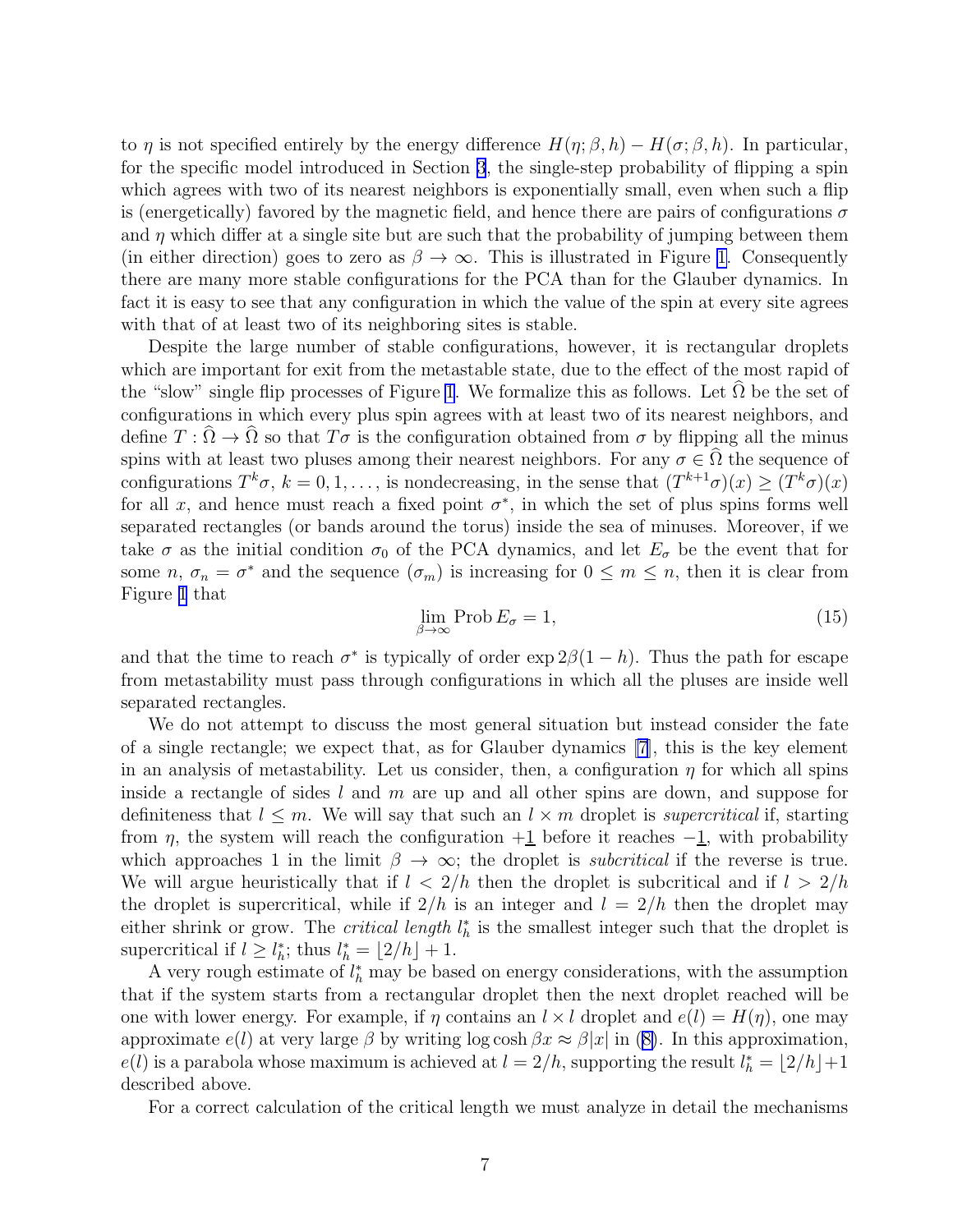<span id="page-7-0"></span>of growth and shrinkage of a rectangular droplet; these are in general similar to those for Glauber dynamics [\[7\]](#page-12-0), although the details are different. We will comment below on the possibilities of making the following heuristic discussion rigorous.

Consider first growth. From Figure [1](#page-16-0) it is clear that a single plus protuberance on one of the four sides of the rectangular is not stable; growth proceeds through the formation of a double protuberance, which then grows "quickly" (i.e., on the time scale  $\exp 2\beta(1-h)$ ) to complete the additional side. The parallel dynamics permits the double protuberance to form in one time step, as shown in Figure  $2(a)$ ; the typical time for this process is

$$
\tau_{\text{double}} \sim e^{4\beta(3-h)}.\tag{16}
$$

Alternatively, the protuberance can grow in two consecutive time steps, as shown in Figure [2\(](#page-17-0)b); the parallel character of the dynamics enters here as well, since after formation of a single protuberance at the first step there must occur, at the second step, both the persistence of this protuberance, with probability  $\exp(-2\beta(1-h))$ , and the flip of a minus spin adjacent to the protuberance, also with probability  $\exp(-2\beta(1-h))$  (see Figure [1\)](#page-16-0); the typical time for this growth process is thus

$$
\tau_{\text{single}} \sim \underbrace{e^{2\beta(3-h)}}_{\text{first step}} \times \underbrace{e^{4\beta(1-h)}}_{\text{second step}}
$$
\n(17)

Clearly  $\tau_{\text{single}} \ll \tau_{\text{double}}$  for  $\beta$  large and hence the most efficient growth mechanism is the two-step one.

Again from Figure [1](#page-16-0) it is clear that the most efficient shrinking mechanism is the usual corner erosion, shown in Figure  $2(c)$ ; the shrinking is performed via a sequence of stable configurations. We estimate the time needed for the loss of one of the shorter sides of the rectangle, which requires the erosion of  $l-1$  sites (after which the remaining single protuberance vanishes rapidly). When  $\beta$  is large, such a process will typically occur without backtracking. The rate at which the entire process occurs is thus estimated as the rate for one erosion,  $\exp^{-2\beta(1+h)}$ , times the probability that  $l-2$  further erosions occur within the lifetime  $\exp^{2\beta(1-h)}$  of a stable configuration, which is of order  $\left[\exp^{-2\beta(1+h)} \exp^{2\beta(1-h)}\right]^{l-2}$ . Thus the shrinking time is estimated as

$$
\tau_{\text{shrink}} \sim e^{2\beta(1+h)} \times \left[ \frac{e^{2\beta(1+h)}}{e^{2\beta(1-h)}} \right]^{l-2}.
$$
\n(18)

The estimate of the shrinking time  $\tau_{\text{shrink}}$  can be supported by considering a random walk which models what happens on one edge of the droplet. Consider a Markov chain  $X_t$ ,  $t = 0, 1, 2, \dots$ , taking values in the nonnegative integers and with transition probabilities

$$
P(k,l) = \begin{cases} \frac{1}{2}e^{-\beta c} & \text{if } l = k+1, \\ \frac{1}{2}e^{-\beta b} & \text{if } l = k-1, \\ 1 - \frac{1}{2}e^{-\beta c} - \frac{1}{2}e^{-\beta b} & \text{if } l = k, \\ 0 & \text{otherwise,} \end{cases}
$$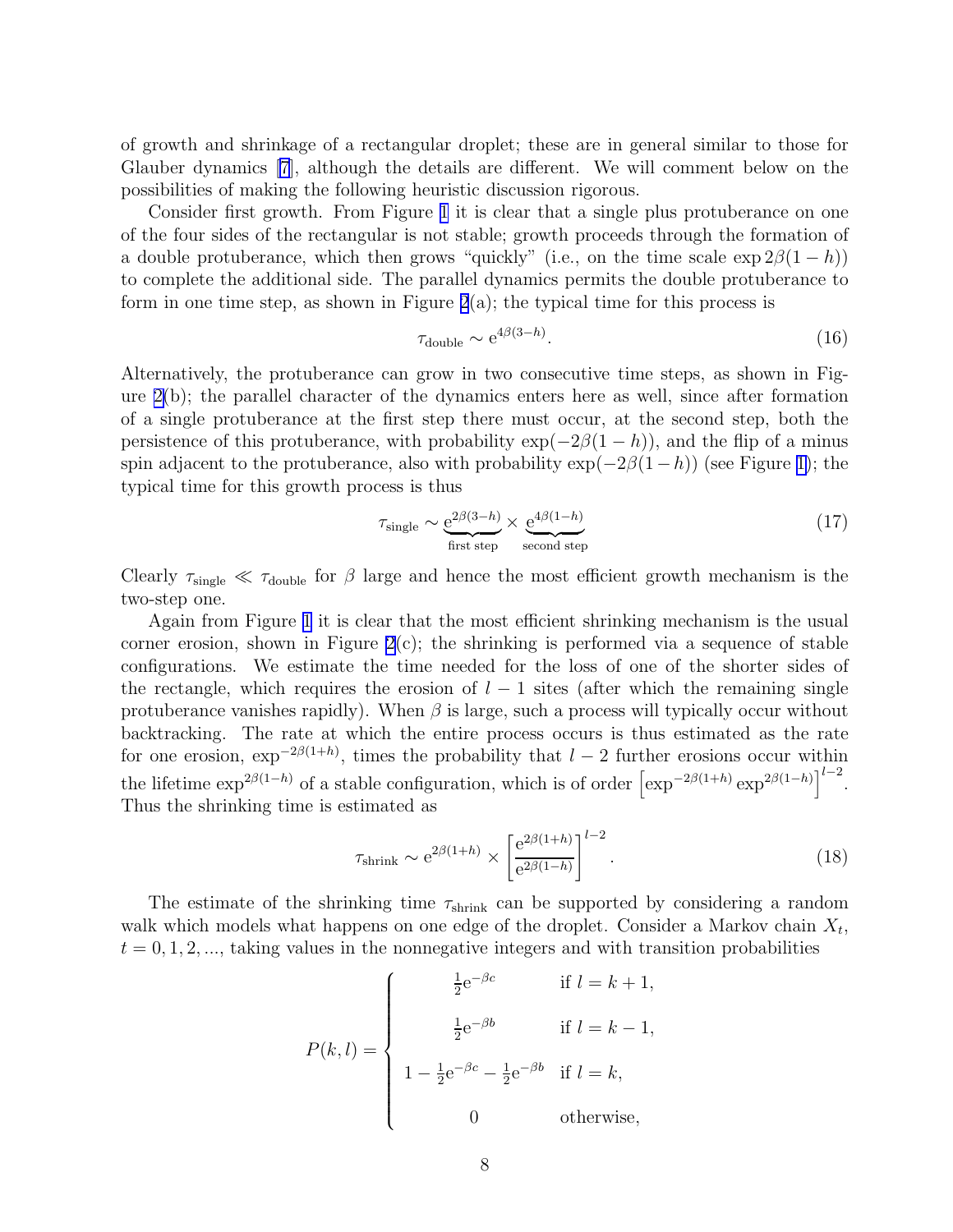<span id="page-8-0"></span>and

$$
P(0, 1) = \frac{1}{2}e^{-\beta c}
$$
,  $P(0, 0) = 1 - \frac{1}{2}e^{-\beta c}$ ,

where  $k \geq 1$ ,  $c > b > 0$ , and  $\beta > 0$ . This chain, with  $b = 2(1 - h)$  and  $c = 2(1 + h)$ , is an approximate description of the behavior of the edge of a droplet (see Figure [3\)](#page-18-0), if one thinks of  $X_t$  as representing the number of minus spins on this edge at time t. In order to estimate  $\tau_{\text{shrink}}$  one should calculate the typical time to see  $l-1$  minus spins on the edge, starting from zero minus spins. Such an estimate, which agrees with [\(18](#page-7-0)), is provided by the following lemma, whose proof is parallel to that of Lemma 1 of[[7\]](#page-12-0).

**Lemma 4.1** For  $k \geq 1$ , define the hitting time  $\tau_k^0$  for the Markov chain  $X_t$  with  $X_0 = 0$  by

$$
\tau_k^0 \stackrel{\text{def}}{=} \{t \ge 1: X_t = k\}. \tag{19}
$$

Then for any  $\varepsilon > 0$ ,

$$
P\left(e^{\beta ck - \beta b(k-1) - \beta \varepsilon} < \tau_k^0 < e^{\beta ck - \beta b(k-1) + \beta \varepsilon}\right) \xrightarrow{\beta \to \infty} 1. \tag{20}
$$

To complete the derivation of the critical length for rectangular droplets we compare [\(17\)](#page-7-0) and [\(18](#page-7-0)): growth occurs with probability one in the zero temperature limit, that is,  $l \geq l_h^*$ , if  $\lim_{\beta \to \infty} \tau_{\text{single}} / \tau_{\text{shrink}} = 0$ . This again leads to

$$
l_h^* = \left\lfloor \frac{2}{h} \right\rfloor + 1. \tag{21}
$$

We believe that the above argument could be made rigorous along the lines of the corresponding arguments in Section 2 of[[7](#page-12-0)]. The main complicating factor appears to be that, because the growth time  $\tau_{\text{single}}$  is so large, processes beyond simple corner erosion must be accounted for when evaluating the shrinking time. For example, several corners may disappear in one step; more complicated processes, such as the two-step shrinkage by two sites shown in Figure [4](#page-19-0), are also relevant. These modifications appear to be technical only and should not affect the estimate [\(18\)](#page-7-0) of  $\tau_{\text{shrink}}$ , but we have not carried out a complete analysis.

#### 5 Monte Carlo results

The critical length  $l_h^*$  introduced in the previous section characterizes the behavior of the system in the limit  $\beta \to \infty$ . In this section we define a critical length  $l_{\beta,h}^*$  at finite  $\beta$  and describe the results of Monte Carlo simulations evaluating  $l_{\beta,h}^*$  numerically for several values of  $\beta$  and h. We find that when  $\beta$  is large enough the resulting estimates of  $l_{\beta,h}^*$  are close the theoretical estimate of  $l_h^*$  given in the previous section.

Let  $p_{\beta,h}(l)$  denote the probability that a square droplet of side l grows and covers the whole lattice, that is, that in evolving from this initial configuration the system reaches the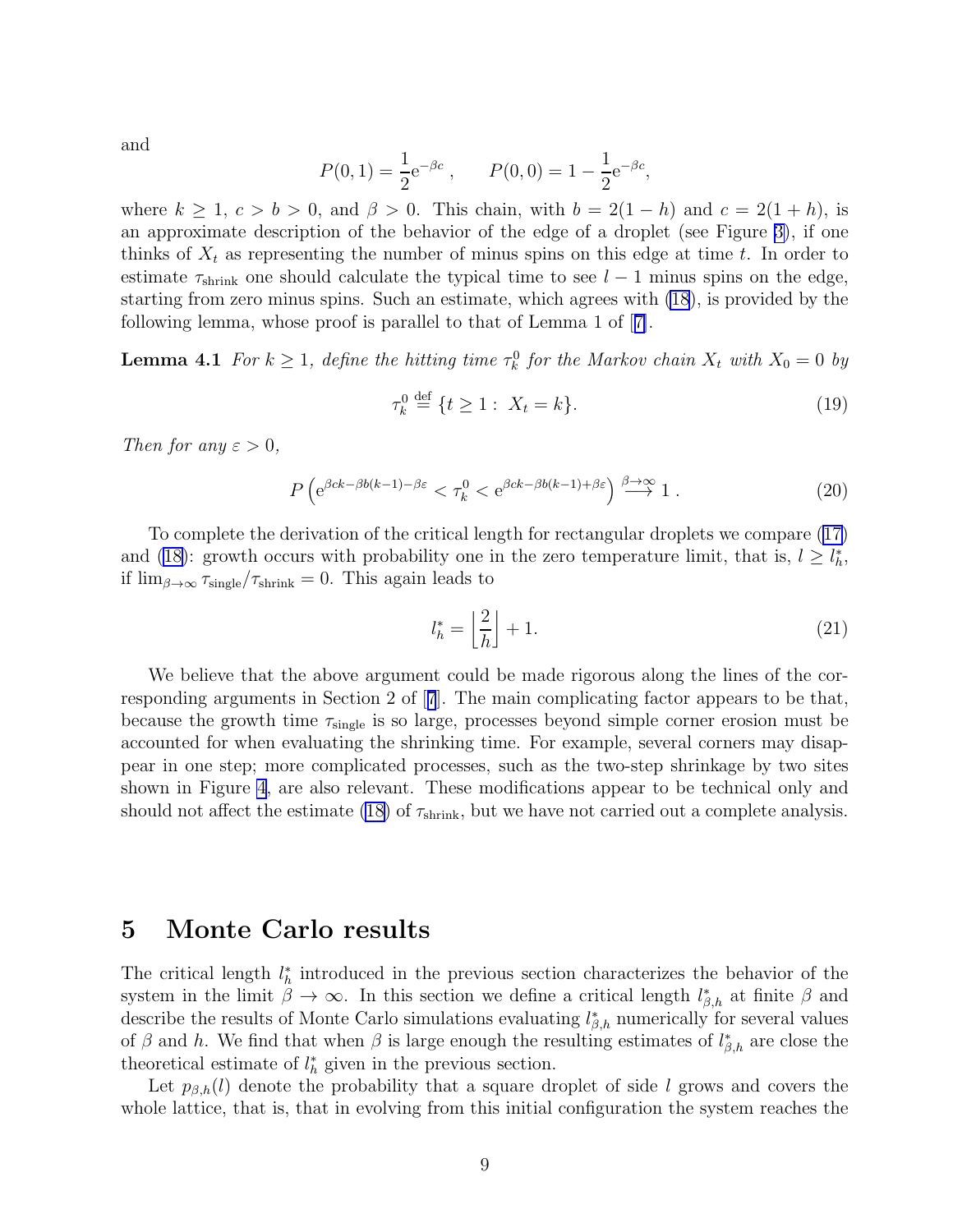state +1 before the state  $-1$ . Clearly  $p_{\beta,h}(l)$  is a nondecreasing function of l with  $p_{\beta,h}(0) = 0$ and  $p_{\beta,h}(L) = 1$ , so that the differences

$$
d_{\beta,h}(l) = p_{\beta,h}(l) - p_{\beta,h}(l-1)
$$
\n(22)

form a normalized probability distribution. In the limit  $\beta \to \infty$  (assuming for simplicity that  $2/h$  is not an integer),  $p_{\beta,h}$  reduces to a step function,

$$
p_{\infty,h}(l) = \begin{cases} 1, & \text{if } l \ge l_h^*, \\ 0, & \text{if } l < l_h^*, \end{cases} \tag{23}
$$

and  $d_{\beta,h}(l)$  to a unit mass on the critical length  $l_h^*$ . At finite temperature, then, we define the critical length to be the mean of the distribution  $d_{\beta,h}$ :

$$
l_{\beta,h}^* = \sum_l l d_{\beta,h}(l). \tag{24}
$$

From (23) it follows that  $l_{\infty,h}^* = l_h^*$ . We note that this approach in the numerical estimate of the critical length is different from that used in [\[9](#page-12-0)].

In the above discussion we have suppressed the dependence of  $p_{\beta,h}$ ,  $d_{\beta,h}$ , and  $l_{\beta,h}^*$  on the lattice size L, since for large  $\beta$  and L we expect  $l_{\beta,h}^*$  as defined by (24) to be essentially independent of L.

We have carried out numerical experiments to estimate the function  $p_{\beta,h}(l)$ , and hence  $l_{\beta,h}^*$ , for  $\beta = 0.9, 1.1, 1.3$  and  $h = 0.05, 0.1, 0.2$ ; we varied l over the range of values in which  $p_{\beta,h}(l)$  changes rapidly and made  $N = 100$  runs for each value of l. For each run, we first prepared our system in a starting configuration characterized by a single square droplet of plus spins of size  $l$ , placed in a lattice whose size L was chosen large enough to avoid boundary effects. We then followed the evolution of the system and decided, by means of lower and upper cutoffs on the total system magnetization, whether the droplet would ultimately grow or shrink. We also introduced a cutoff on the total length of each run, chosen as a function of  $\beta$  so that for most runs the fate of the droplet was determined before the cutoff was reached; in the case  $\beta = 1.3$ , the highest value of  $\beta$  we have considered, this cutoff was 200, 000 iterations. Letting  $G_{\beta,h}(l)$  denote the number of times that the droplet grew and  $S_{\beta,h}(l)$  the number of times that it shrank, and assuming that the fraction of the remaining  $N - G_{\beta,h} - S_{\beta,h}$  cases (in which we did not determine the behavior) in which the droplet would have grown if we had waited long enough is the same as for the cases in which the behavior was determined, we are led to the estimate

$$
p_{\beta,h}(l) = \frac{G_{\beta,h}(l)}{G_{\beta,h}(l) + S_{\beta,h}(l)}.\tag{25}
$$

From the estimated values of  $p_{\beta,h}(l)$  we computed the finite temperature critical length, via (24), and the standard deviation of the distribution  $d_{\beta,h}$ ; the values are recorded in Table [1.](#page-15-0) The results are in a very good agreement with our theoretical prediction: when the temperature is lowered, the numerical measure of the critical length tends to the zero temperature theoretical prediction  $l_h^* = \lfloor 2/h \rfloor + 1$ . We did not consider higher values of  $\beta$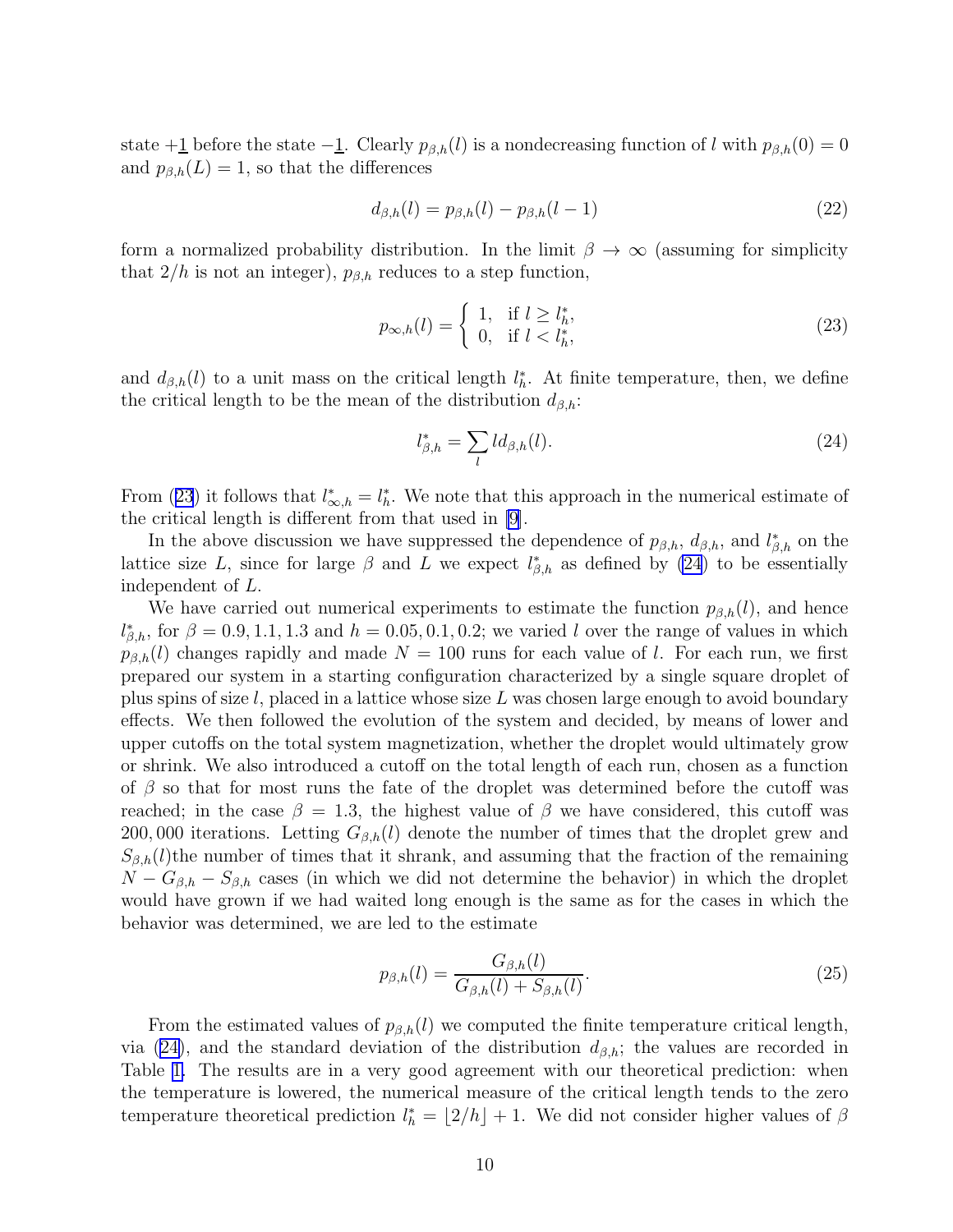<span id="page-10-0"></span>because too long runs would have been needed, but the values we have considered seem to be sufficient to see the zero temperature limit behavior. Note that the standard deviation of the distribution  $d_{\beta,h}(l)$  decreases when  $\beta$  is increased. This good behavior is clearest in the case of small external magnetic field; presumably, higher values of  $\beta$  should be considered at higher h to approach the limiting behavior.

We observed that the typical time for growth of the initial square depended strongly on  $\beta$  and h, but not on l; while the typical shrinking time increase sensibly when l is increased. This is qualitatively in agreement with theoretical estimates [\(17](#page-7-0)) and ([18\)](#page-7-0).

### 6 Conclusions

In this paper we have studied the problem of metastable states in probabilistic cellular automata, viewing the latter as the simplest instance of models evolving under parallel dynamics. All detailed work has been focussed on a particular case: a two dimensional model on the square lattice in which the probability of a spin flip at site  $x$  depends only on the total magnetization of the set of five spins in a cross centered at  $x$  (see [\(1](#page-2-0))).

We conclude that the general pattern of analysis which has been used for similar models evolving under Glauber dynamics applies here as well, since events in which the system makes a one-step transition to a configuration significantly different from the current one can be neglected in the low-temperature limit. In particular, we argue that the path of escape from metastability passes through a critical rectangular droplet. On the other hand, the parallel nature of the dynamics does influence the details of the analysis of the escape time and, in particular, adds enough complications to make a rigorous analysis more difficult than in the Glauber case.

For the model in question we have shown, through heuristic arguments and Monte Carlo simulations, that the critical length of a rectangular droplet is  $l_h^* = \lfloor 2/h \rfloor + 1$ . Our theoretical prediction is valid only in the limit of zero temperature, but our simulations confirm estimates close to the theoretical ones even at finite temperature.

It is natural to ask whether escape from the metastable state is facilitated or hindered by the use of parallel (as opposed to serial) dynamics. It is not clear that this question has a universal answer, but as a preliminary approach we may ask what would happen in the model of this paper if a serial evolution rule were adopted, so that at each time step one spin is chosen at random, with uniform probability, and then updated with probability given by $(1)$  $(1)$  $(1)$ .

As remarked in Section [4,](#page-5-0) we used the parallel character of the dynamics only in the estimate of  $\tau_{single}$ , so that to estimate of the critical length in the serial case one should compare the shrinking time [\(18\)](#page-7-0) with a new growing time  $\tau_{\text{growth}} \sim \exp[2\beta(3-h)+2\beta(1-h)],$ obtained by noting that in the second step of the double protuberance growth the persistence probability of the single protuberance need be taken into account. Comparison of these two times shows that the critical length in the serial case is given, for h very small, by  $\left|3/2h\right|+1$ . Thus, for these models, the parallel rule leads to a larger critical droplet and a slower exit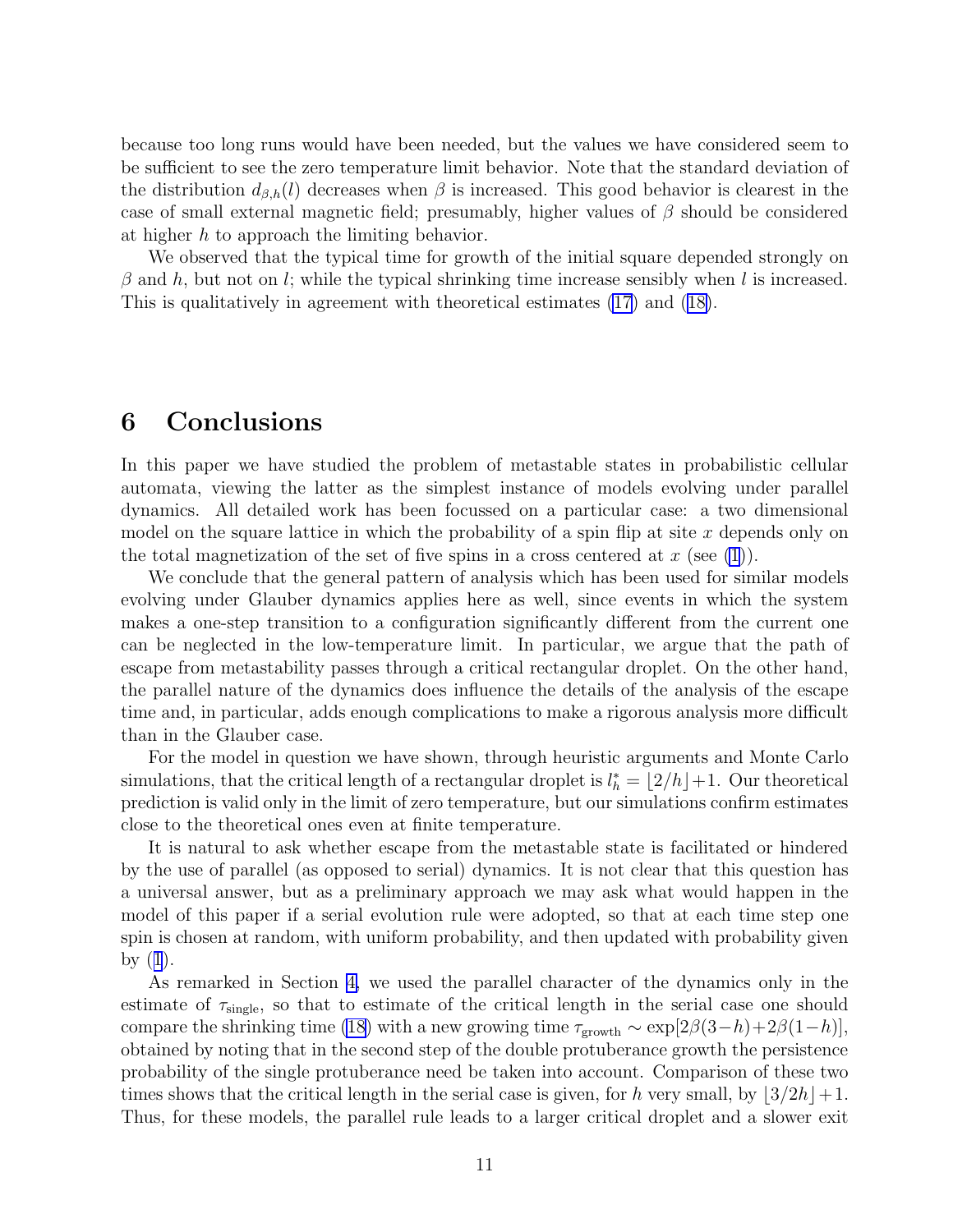from the metastable phase.

# Acknowledgments

One of the authors (E.C.) wishes to express his thanks to the Mathematics Department of Rutgers University for its very kind hospitality and to Enzo Olivieri for useful discussions. E.C. also thanks Istituto Nazionale di Fisica Nucleare - Sezione di Bari and Dipartimento di Fisica dell'Università degli Studi di Bari for their financial support. Work at Rutgers was supported by NSF Grant DMR 95 - 23266. JLL would also like to thank DIMACS and its supporting agencies the NSF under contract STC–91–19999 and the NJ Commission on Science and Technology. We thank Alex Mazel for very useful discussions.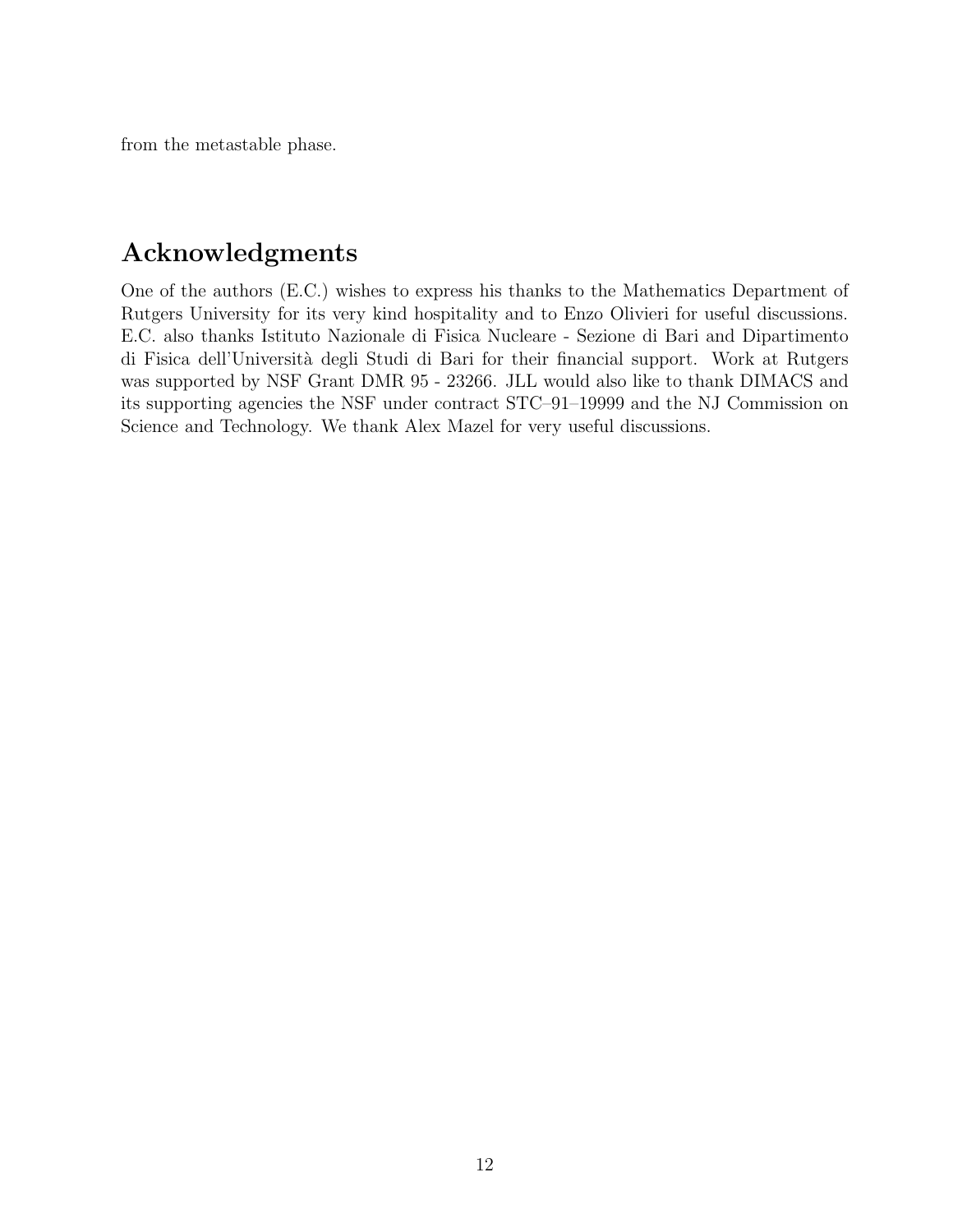## <span id="page-12-0"></span>References

- [1] O. Penrose, J.L. Lebowitz, "Molecular theory of metastability: An update," appendix to the reprinted edition of the article "Towards a rigorous molecular theory of metastability," by the same authors, in *Fluctuation Phenomena* (second edition), eds. E.W. Montroll, J.L. Lebowitz (North-Holland Physics Publishing, Amsterdam, 1987).
- [2] S.N. Isakov, "Nonanalytic feature of the first order phase transition in the Ising model," *Comm. Math. Phys.* 95, 427–443 (1984).
- [3] O. Lanford, D. Ruelle, "Observable at infinity and states with short range correlations in statistical mechanics," *Commun. Math. Phys.* 13, 194–215 (1969).
- [4] R. B. Griffiths, C. Y. Weng, J. S. Langer, "Relaxation times for metastable states in the mean-field model of a ferromagnet," *Phys. Rev.* 149, 301–305 (1966).
- [5] D. Capocaccia, M. Cassandro, E. Olivieri, "A study of metastability in the Ising model," *Commun. Math. Phys.* 39, 185–205 (1974).
- [6] M. Cassandro, A. Galves, E. Olivieri, M.E. Vares, "Metastable behavior of stochastic dynamics: A pathwise approach," *J. Stat. Phys.* 35, 603–634 (1984).
- [7] E.J. Neves, R.H. Schonmann, "Critical Droplets and Metastability for a Glauber Dynamics at Very Low Temperatures," *Commun. Math. Phys.* 137, 209–230 (1991); "Behaviour of droplets for a class of Glauber dynamics at very low temperatures," *Prob. Theor. Rel. Fields* 91, 331–354 (1992). R.H. Schonmann, "The pattern of escape from metastability of a stochastic Ising model," *Commun. Math. Phys.* 147, 231–240 (1992).
- [8] G. Ben Arous, R. Cerf, "Metastability of the three dimensional Ising model on a torus at very low temperatures," *Electronic Journal of Probability* 1, 1–55 (1996).
- [9] E.N.M. Cirillo, J.L. Lebowitz, "Metastability in the two-dimensional Ising model with free boundary conditions," *J. Stat. Phys.* 90, 211–226 (1998).
- [10] E.N.M. Cirillo, E. Olivieri, "Metastability and nucleation for the Blume-Capel model. Different mechanisms of transition," *J. Stat. Phys.* 83, 473–554 (1996). R. Kotecky, E. Olivieri, "Droplet dynamics for asymmetric Ising model," *J. Stat. Phys.* 70, 1121–1148 (1993); "Shapes of growing droplets—a model of escape from a metastable phase," *J. Stat. Phys.* 75, 409–507 (1994). F.R. Nardi, E. Olivieri, "Low temperature Stochastic Dynamics for an Ising Model with Alternating Field," *Markov Proc. and Rel. Fields* 2, 117–166 (1996).
- [11] E. Olivieri, E. Scoppola, "Markov chains with exponentially small transition probabilities: First exit problem from a general domain. I. The reversible case," *J. Stat. Phys.* 79, 613–647 (1995); "Markov chains with exponentially small transition probabilities: First exit problem from a general domain. II. The general case," *J. Stat. Phys.* 84, 987–1041 (1996).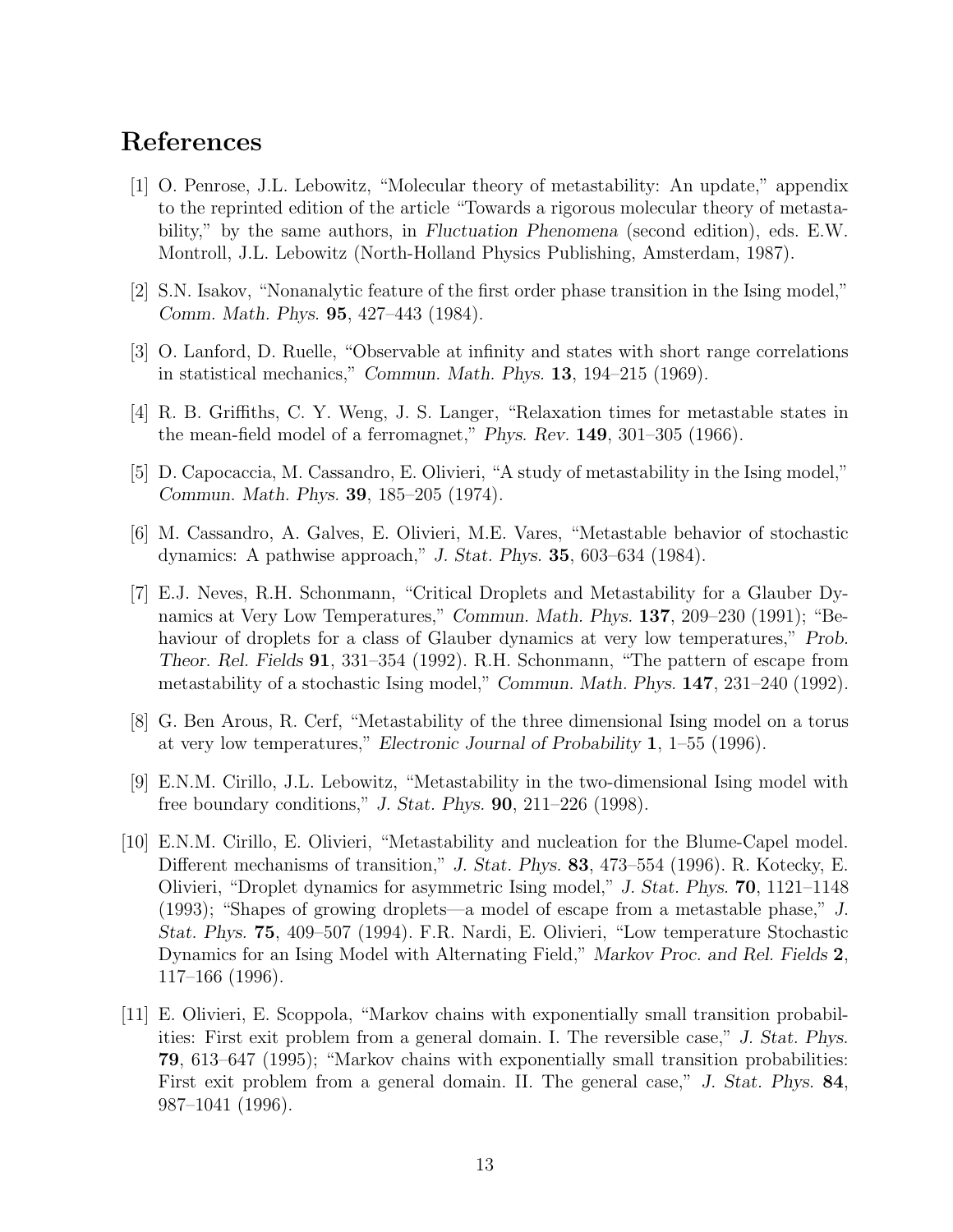- <span id="page-13-0"></span>[12] R.H. Schonmann, "Slow droplet-driven relaxation of stochastic Ising models in the vicinity of the phase coexistence region," *Commun. Math. Phys.* 161, 1–49 (1994); S. Shlosman, R.H. Schonmann, "Complete Analyticity for 2D Ising Completed," *Commun. Math. Phys.* 170, 453–482 (1995).
- [13] K. Binder, "Time-dependent Ginzberg-Landau theory of nonequilibrium relaxation," *Phys. Rev. B* 8, 3423–3438 (1973). K. Binder, H. Müller-Krumbhaar, "Investigation of metastable states and nucleation in the kinetic Ising model,"*Phys. Rev. B* 9, 2328–2353 (1974). K. Binder, E. Stoll, "Scaling theory for metastable states and their lifetimes," *Phys. Rev. Lett.* 31, 47–51 (1973). H. Tomita, S. Miyashita, "Statistical properties of the relaxation processes of metastable states in the kinetic Ising model," *Phys. Rev. B* 46, 8886–8893 (1992).
- [14] C.C.A. Günther, P.A. Rikvold, M.A. Novotny, "Numerical transfer-matrix study of metastability in the  $d = 2$  Ising model," *Phys. Rev. Lett.* **71**, 3898–3901 (1993); "Application of a constrained-transfer-matrix method to metastability in the  $d = 2$  Ising model," *Physica A* 212, 194–229 (1994). V. Privman, L.S. Schulman, "Analytic properties of thermodynamic functions at first-order phase transitions," *J. Phys. A* 15, L231–L238 (1982); "Analytic continuation at first-order phase transitions," *J. Stat. Phys.* 29, 205 (1982).
- [15] P.A. Rikvold, H. Tomita, S. Miyashita, S.W. Sides, "Metastable lifetimes in a kinetic Ising model: dependence on field and system size," *Phys. Rev. E* 49, 5080–5090 (1994).
- [16] O.N. Stavskaja, "Gibbs invariant measures for Markov chains on finite lattices with local interactions," *Math. USSR Sobrnik* 21, 395–411 (1973). A.L. Toom, N.B. Vasilyev, O.N. Stavskaja, L.G. Mitjushin, G.L. Kurdomov, S.A. Pirogov, "Discrete Local Markov Systems." Preprint 1989.
- [17] P. Rujan, "Cellular Automata and Statistical Mechanical Models," *J. Stat. Phys* 49, 139–222 (1987); A. Georges, P. Le Doussal, "From Equilibrium Spin Models to Probabilistic Cellular Automata," J. Stat. Phys. 54, 1989.
- [18] J.L. Lebowitz, C. Maes, E. Speer, "Statistical mechanics of probabilistic cellular automata," *J. Stat. Phys.* 59, 117–170 (1990); "Probabilistic cellular automata: some statistical mechanics considerations," in *Lectures in Complex Systems, SFI Studies in the Sciences of Complexity, Lecture Volume II*, ed. E. Jen (Addison Wesley, New York, 1990).
- [19] P. DaiPra, private communication.
- [20] S. A. Pirogov, Ya. G. Sinai, "Phase diagrams for classical lattice systems," *Theor. Math. Phys.* 25, 1185–1192, 26, 39–49 (1989). Ya. G. Sinai, *Theory of Phase Transitions: Rigorous Results,* (Pergamon Press, Oxford, 1982).
- [21] P. Ferrari, J. L. Lebowitz, C. Maes, "On the positivity of correlations in non-equilibrium spin systems," *J. Stat. Phys.* 49, 295–305 (1988).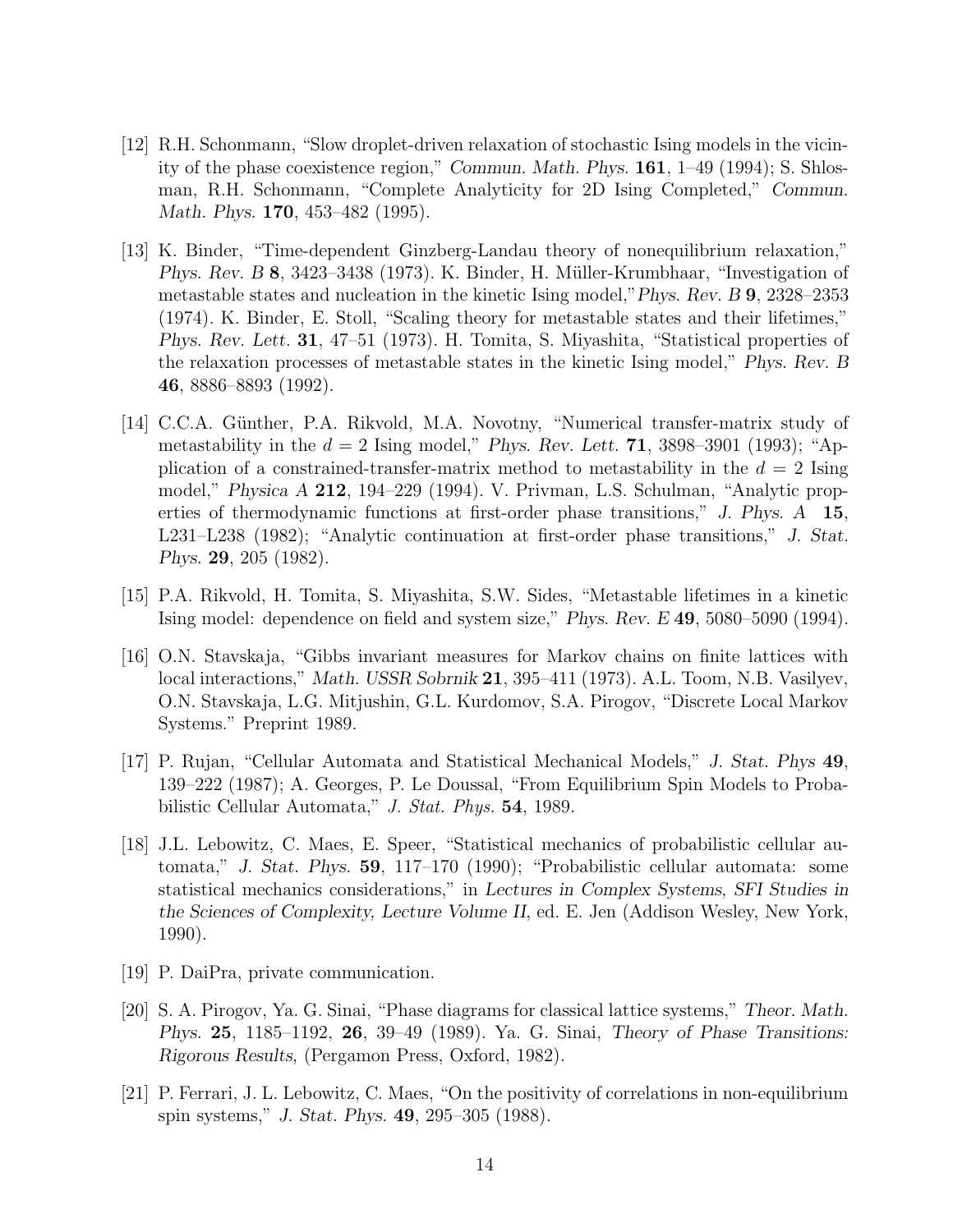<span id="page-14-0"></span>[22] J. L. Lebowitz, unpublished.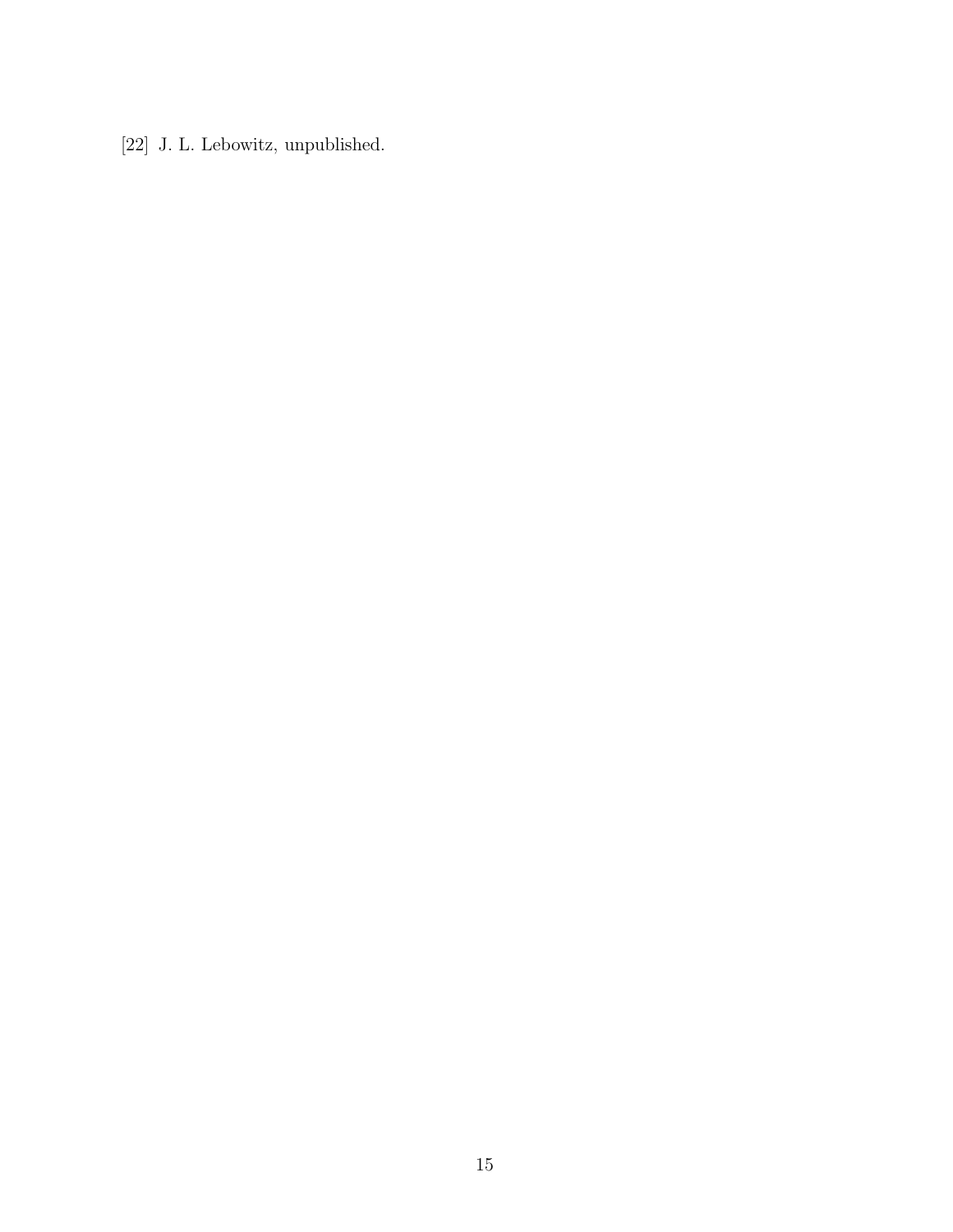<span id="page-15-0"></span>

|    |     | 0.9 | 11                                                                             | -1.3               | $\infty$ |
|----|-----|-----|--------------------------------------------------------------------------------|--------------------|----------|
|    |     |     | $0.05 \quad 38.53 \pm 1.60 \quad 40.16 \pm 1.50 \quad 40.58 \pm 1.35 \quad 41$ |                    |          |
| h. | 0.1 |     | $19.76 \pm 1.13$ $20.29 \pm 1.20$ $20.36 \pm 0.92$ 21                          |                    |          |
|    | 02  |     | $9.96 \pm 0.20$ $9.96 \pm 0.20$                                                | $9.98 \pm 0.14$ 11 |          |

Table 1: Estimates of the critical length  $l_{\beta,h}^*$ , with their standard deviations, obtained from Monte Carlo simulations via the procedure described in Section [5.](#page-8-0) For  $\beta = \infty$  we give  $l_h^*$  as obtained from [\(21\)](#page-8-0).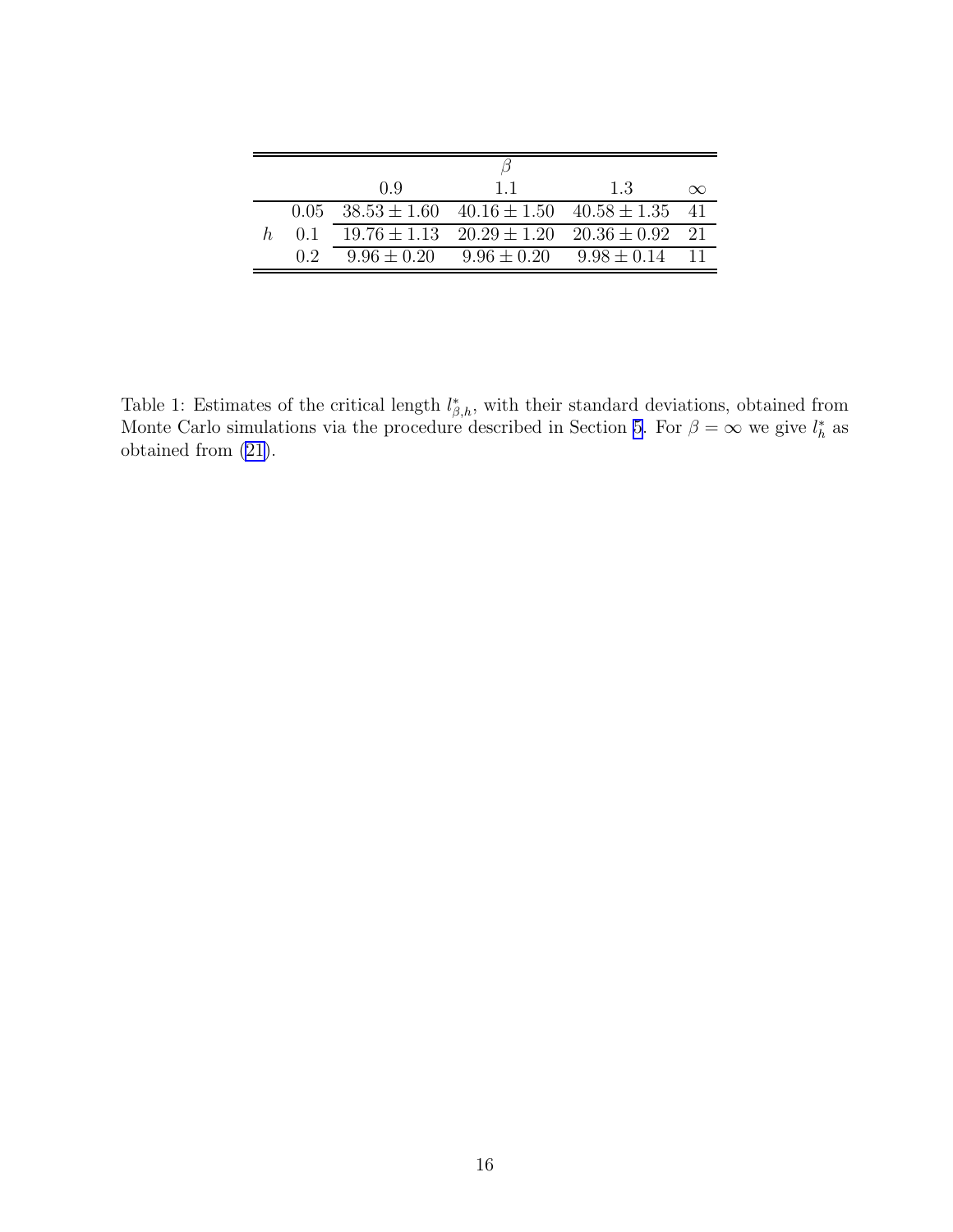<span id="page-16-0"></span>+ + + + + 1 1+e <sup>2</sup>β(5+h) ∼ e −2β(5+h) − − − − − 1 1+e <sup>2</sup>β(5−h) ∼ e −2β(5−h) − + + + + 1 1+e <sup>2</sup>β(3+h) ∼ e −2β(3+h) + − − − − 1 1+e <sup>2</sup>β(3−h) ∼ e −2β(3−h) − + + + − 1 1+e <sup>2</sup>β(1+h) ∼ e −2β(1+h) + − − − + 1 1+e <sup>2</sup>β(1−h) ∼ e −2β(1−h) − + + − − 1 1+e−2β(1−h) ∼ 1 − e −2β(1−h) + − − + + 1 1+e−2β(1+h) ∼ 1 − e −2β(1+h) − − + − − 1 1+e−2β(3−h) ∼ 1 − e −2β(3−h) + + − + + 1 1+e−2β(3+h) ∼ 1 − e −2β(3+h)

Figure 1: Probabilities for the flip of the central spin for all possible configurations in the 5-spin neighborhood.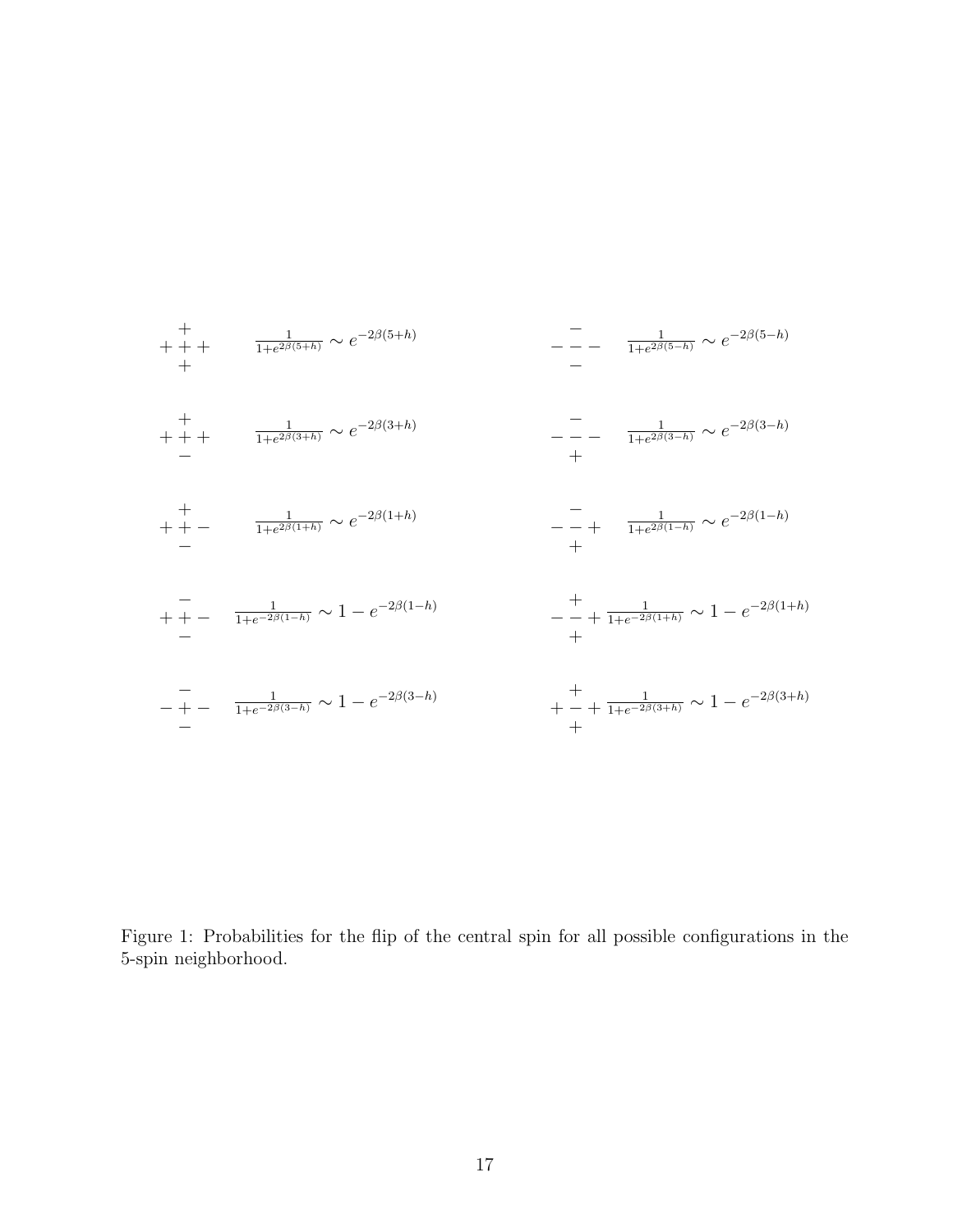<span id="page-17-0"></span>

Figure 2: Growth and shrinking mechanisms: (a) double protuberance growth mechanism, (b) single protuberance growth mechanism, (c) corner erosion.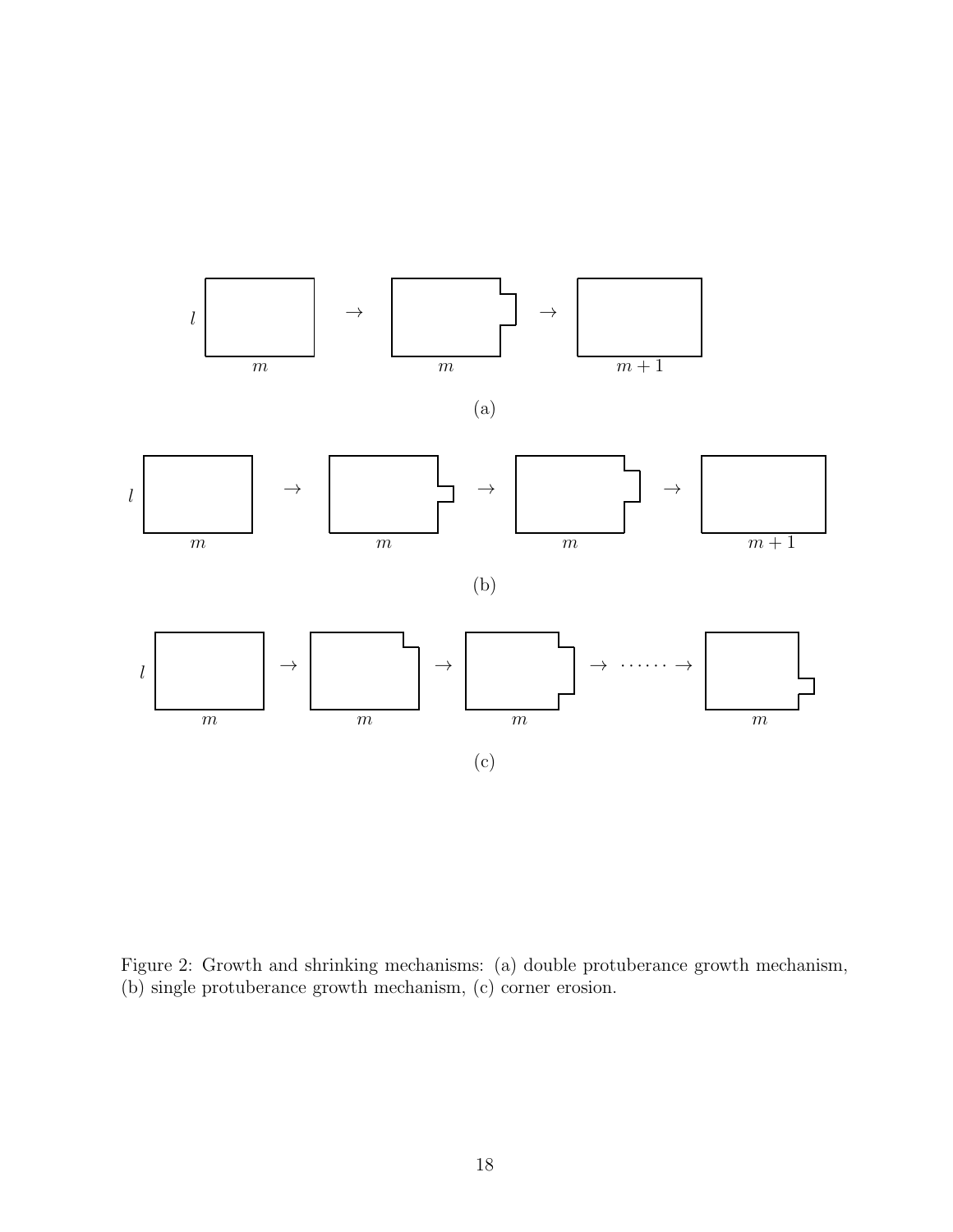<span id="page-18-0"></span>

Figure 3: Approximate description of the behavior of the edge of a droplet.